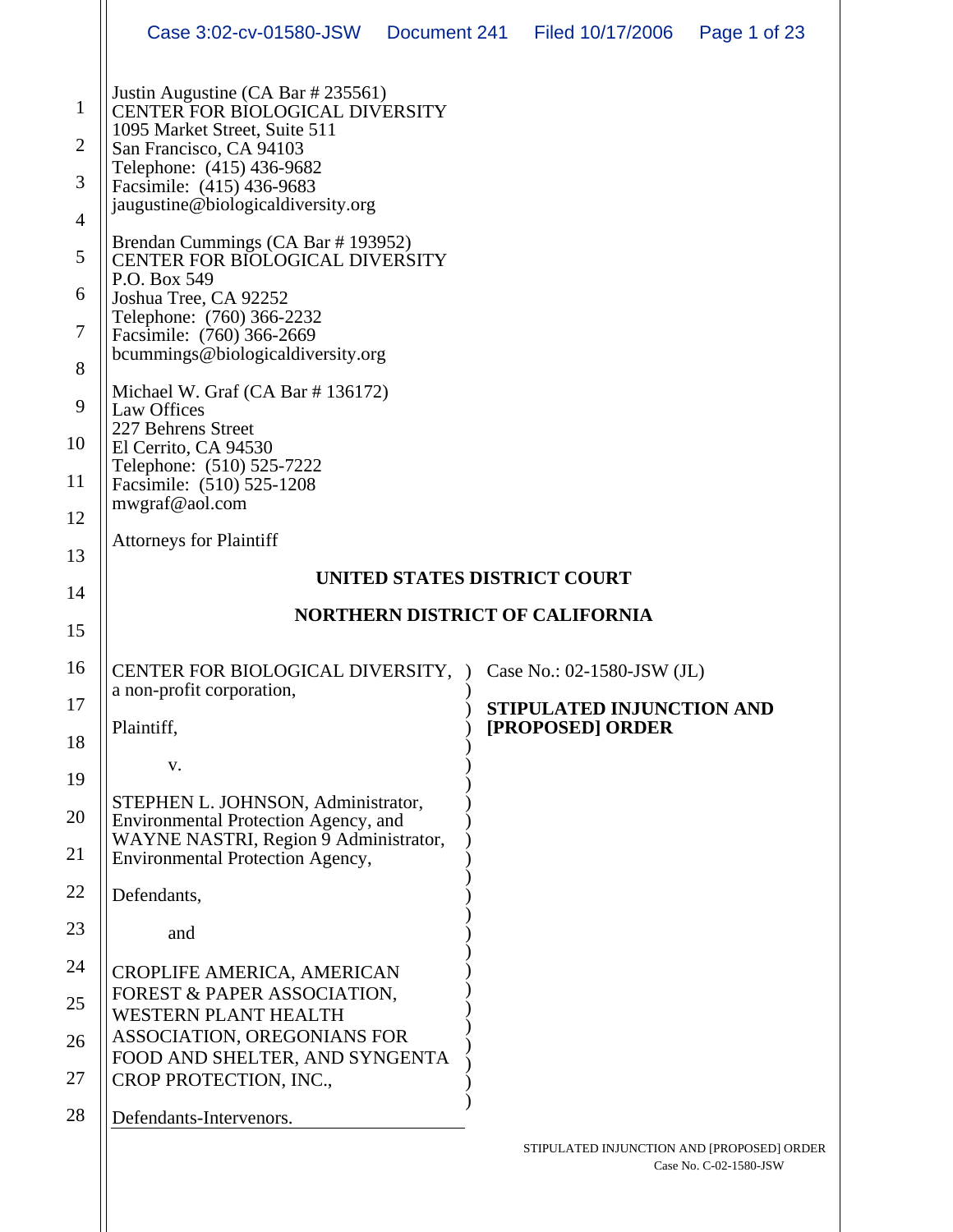Plaintiff Center for Biological Diversity (hereinafter "the Center"); Defendants Stephen L. Johnson, Administrator, Environmental Protection Agency, and Wayne Nastri, Region 9 Administrator, Environmental Protection Agency (hereinafter "EPA"); and Defendant-Intervenors CropLife America, American Forest and Paper Association, Western Plant Health Association, Oregonians for Food and Shelter, and Syngenta Crop Protection, Inc., by and through the undersigned counsel, state as follows:

WHEREAS, on April 2, 2002, the Center filed a complaint for declaratory and injunctive relief pursuant to Section 7 of the Endangered Species Act ("ESA") in the Northern District of California, which alleged that the EPA had failed to comply with Section 7 regarding the impacts 66 pesticide active ingredients may have upon the California red-legged frog, a federally protected species listed as threatened under the Endangered Species Act;

WHEREAS, Plaintiff maintains that the 66 Pesticides can adversely affect the California red-legged frog and its aquatic habitats;

WHEREAS, Intervenors maintain that there is no effect from the use of the 66 Pesticides on the California red-legged frog;

WHEREAS, Federal Defendants maintain that they cannot determine the effects of the 66 Pesticides on the California red-legged frog, if any, and define appropriate protective measures, if any, until they have completed further scientific analyses, which may include, but are not limited to, further review under the Federal Insecticide, Fungicide, and Rodenticide Act ("FIFRA"),  $\S$  $\S$  7 U.S.C. 136-136(y), effects determinations made pursuant to the ESA, or consultation with the United States Fish and Wildlife Service under the ESA, as appropriate;

WHEREAS, on September 19, 2005, the Court determined that the potential of the 66 Pesticides to affect the California red-legged frog "is sufficient to trigger the obligation of Defendants to conduct the 'may affect' determination under ESA  $\S 7(a)(2)$  for those listed pesticide ingredients," Docket No. 198;

WHEREAS, the Court ordered the Parties to meet-and-confer in an effort to set an agreed-upon schedule for the EPA to comply with the Court's September 19, 2005 Order;

1

2

3

4

STIPULATED INJUNCTION AND [PROPOSED] ORDER 1 Case No. C-02-1580-JSW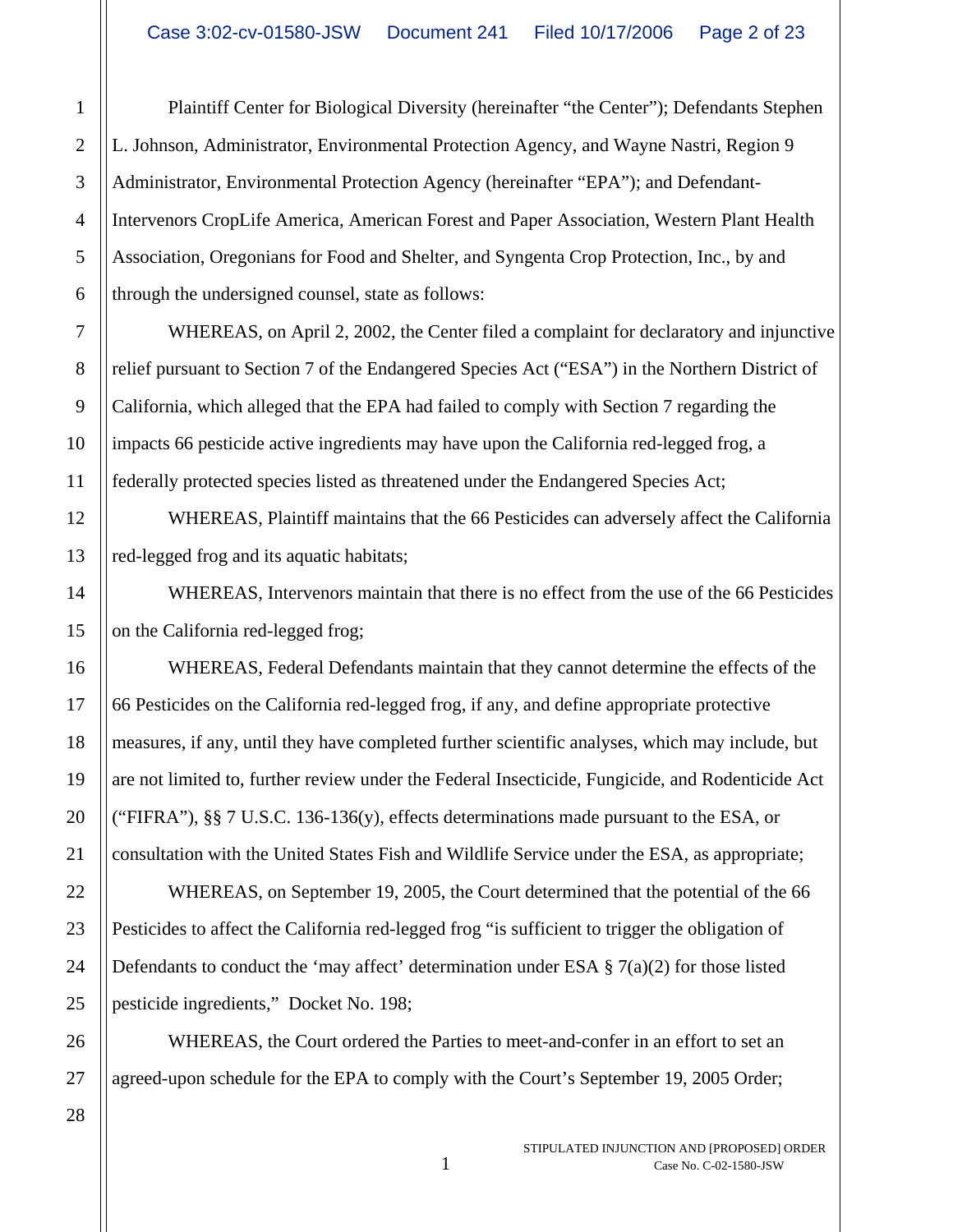WHEREAS, on January 20, 2006, the Plaintiff filed a motion for injunctive relief and the Federal Defendants and Intervenors object to the relief sought by Plaintiff;

WHEREAS, the Parties have met and conferred in an attempt to reach agreement on the timing of the EPA's compliance with the Court's order and the scope of reasonable interim injunctive relief;

WHEREAS, the Parties, through their authorized representatives, have reached agreement on the terms of a stipulated order that they consider to be a just, fair, adequate, and equitable resolution of the remaining issues in this case;

WHEREAS, all Parties agree that issuance of an order conforming to these terms is in the public interest and is an appropriate way to resolve the remaining disputed issues;

WHEREAS, the EPA published in the Federal Register a request for public comment on the terms of this stipulated order and has considered the received comments;

NOW, THEREFORE, IT IS STIPULATED BY AND BETWEEN THE PARTIES THAT THE COURT SHOULD ISSUE AN ORDER AS FOLLOWS:

# **SECTION 7 CONSULTATION SCHEDULE**

# **1. Compliance with Section 7(a)(2) of the Endangered Species Act.**

The EPA shall make effects determinations and initiate consultation, as appropriate, with the United States Fish and Wildlife Service, pursuant to applicable regulations in effect at the time when the determination is made, regarding the potential effects of 66 pesticide active ingredient registrations on the California red-legged frog. The 66 pesticide active ingredients are: 1,3-dichlorpropene; 2,4-D; acephate; alachlor; aldicarb; atrazine; azinphos-methyl; bensulide; bromacil; captan; carbaryl; chloropicrin; chlorothalonil; chlorpyrifos; chlorthaldimethyl (DCPA); diazinon; dicofol; diflubenzuron; dimethoate; disulfoton; diuron; endosulfan; EPTC; esfenvalerate; fenamiphos; glyphosate; hexazinone; imazapyr; iprodione; linuron; malathion; mancozeb; maneb; metam sodium; methamidophos; methidathion; methomyl; methoprene; methyl parathion; metolachlor; molinate; myclobutanil; naled; norflurazon; oryzalin; oxamyl; oxydemeton-methyl; oxyfluoren; paraquat dichloride; pendimethalin; permethrin; phorate; phosmet; prometryn; propanil; propargite; propyzamide (pronamide);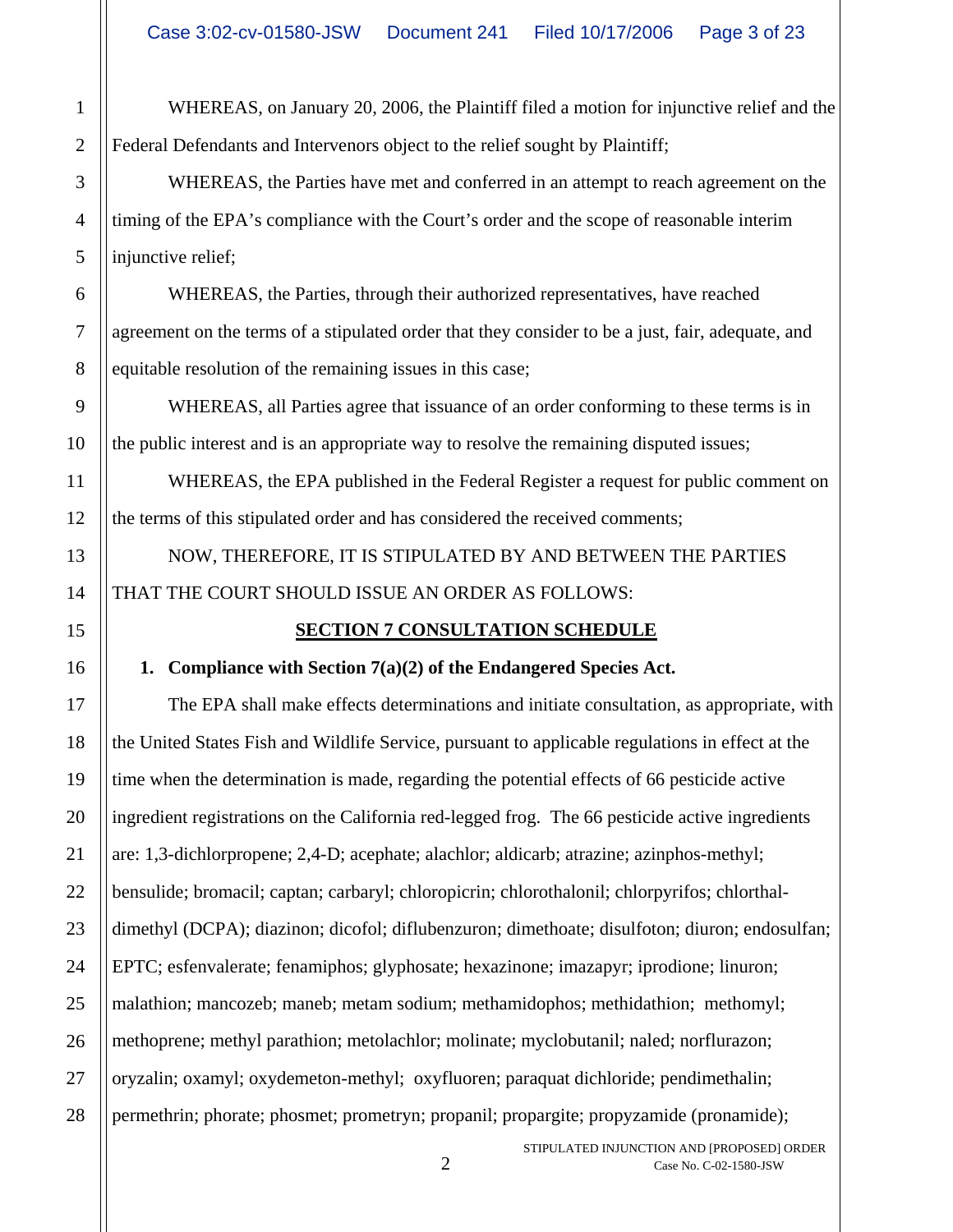rotenone; simazine; SSS-tributyl phosphororithiolate (DEF or Tribufos); strychnine; thiobencarb; triclopyr; trifluralin; vinclozolin; and ziram (hereinafter "the Pesticide(s)").

### **2. Schedule for Compliance.**

The EPA shall make the effects determinations described in Paragraph 1 (and initiate consultation, as appropriate) on the following schedule:

EPA shall make effects determinations and initiate consultation, as appropriate, for 10 of the Pesticides within 9 months of the date of this Order.

EPA shall make effects determinations and initiate consultation, as appropriate, for an additional 10 of the Pesticides (for a total of 20) within 12 months of the date of this Order.

EPA shall make effects determinations and initiate consultation, as appropriate, for an additional 7 of the Pesticides (for a total of 27) within 16 months of the date of this Order.

EPA shall make effects determinations and initiate consultation, as appropriate, for an additional 7 of the Pesticides (for a total of 34) within 20 months of the date of this Order.

EPA shall make effects determinations and initiate consultation, as appropriate, for an additional 7 of the Pesticides (for a total of 41) within 24 months of the date of this Order.

EPA shall make effects determinations and initiate consultation, as appropriate, for an additional 8 of the Pesticides (for a total of 49) within 28 months of the date of this Order.

EPA shall make effects determinations and initiate consultation, as appropriate, for an additional 8 of the Pesticides (for a total of 57) within 32 months of the date of this Order.

EPA shall make effects determinations and initiate consultation, as appropriate, for an additional 9 of the Pesticides (for a total of 66) within 36 months of the date of this Order.

EPA shall make effects determinations and initiate consultation, as appropriate, for 66 of the Pesticides within 36 months of the date of this Order.

# **INTERIM INJUNCTIVE RELIEF**

## **3. Definitions.**

**a. "Aquatic Feature" defined.** An "Aquatic Feature" is defined as fresh-water habitats in or near lowlands or foothills with dense, shrubby, or emergent vegetation. Such areas include natural or manmade (e.g., stock) ponds, slow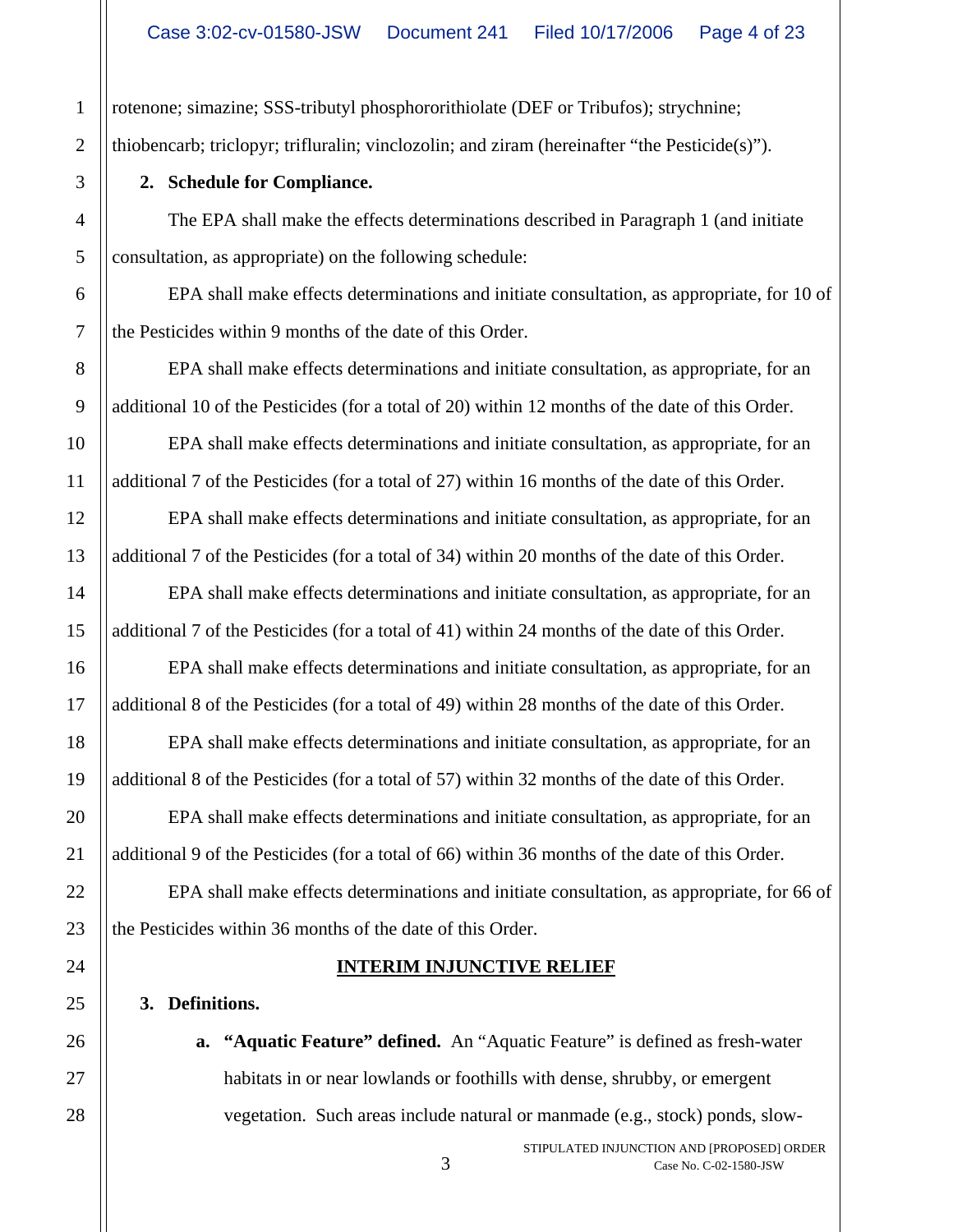moving streams or pools within streams, and other ephemeral or permanent waterbodies that typically become inundated during winter rains such as plunge pools, intermittent creeks, seeps, and quiet water refugia. For purposes of establishing whether the restrictions included within this stipulation apply as an initial matter, such areas do not include those areas not otherwise meeting the definition of aquatic breeding habitat or non-breeding aquatic habitat described by the U.S. Fish and Wildlife Service in the Federal Register on April 13, 2006 and codified at 50 C.F.R. § 17.95.

**b. "Upland Habitat" Defined.** "Upland Habitat" includes all areas that are both within 200 feet of the mean high-water mark of an Aquatic Feature and meet the definition of upland habitat described by the U.S. Fish and Wildlife Service in the Federal Register on April 13, 2006 and codified at 50 C.F.R. § 17.95.

**4. Use Authorizations Enjoined, Vacated, and Set Aside.** 

The EPA's authorization of any use of any of the Pesticides within the geographical areas described in this section is hereby ENJOINED, VACATED, and SET ASIDE as follows, except as provided by the exclusions, exemptions, and termination provisions described below in paragraphs 5, 6, 7, and 8:

# **a. Final Critical Habitat.**

The EPA's authorization of any use of any of the Pesticides is hereby ENJOINED, VACATED, and SET ASIDE in all areas described as aquatic breeding, non-breeding aquatic, or upland critical habitat for the California red-legged frog, *Rana aurora draytonii*, by the U.S. Fish and Wildlife Service in the Federal Register on April 13, 2006 at 71 Fed. Reg. 19244, 19294, and codified at 50 C.F.R. § 17.95 ("hereinafter "April 13, 2006 Federal Register Notice"). A copy of the U.S. Fish and Wildlife Service's descriptions of the aquatic breeding, non-breeding aquatic, and upland critical habitat for the California red-legged frog is attached hereto as Exhibit 1.

1

2

3

4

5

6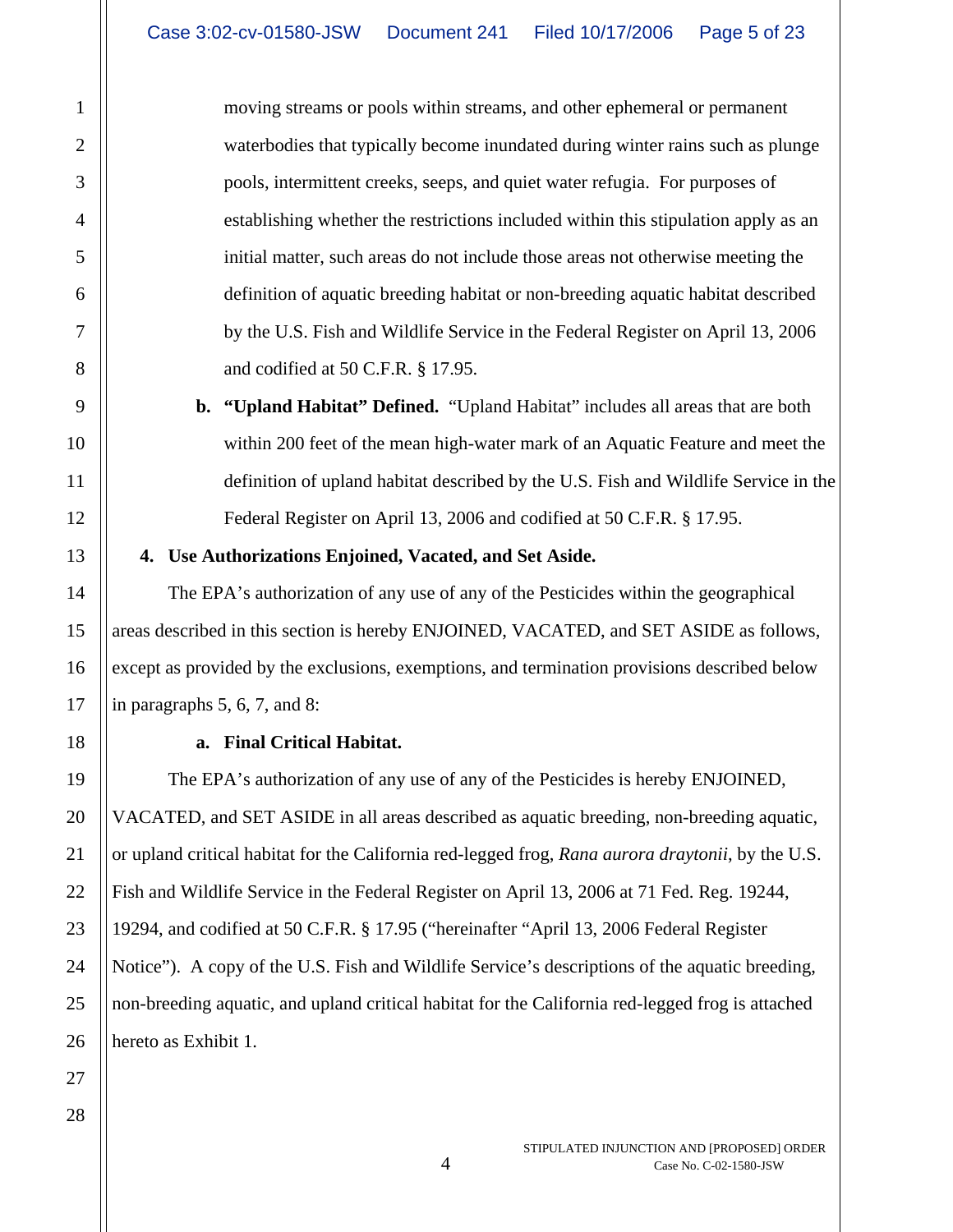**b. California Red-Legged Frog Populations Outside Final Critical Habitat.**  The EPA's authorization of any use of any of the Pesticides is hereby ENJOINED, VACATED, and SET ASIDE in all Aquatic Features and Upland Habitats found in the following 564 sections of California:

1

2

3

| 5              | M26N07W25, | M17N16W03, | M17N17W07, | M15N16W33, | M15N16W34, |
|----------------|------------|------------|------------|------------|------------|
| 6              | M14N16W33, | M04N03W11, | M04N03W21, | M04N03W22, | M04N03W30, |
| $\overline{7}$ | M04N03W27, | M04N03W25, | M04N02W30, | M04N02W31, | M03N03W05, |
| 8              | M02N03W10, | M02N04W14, | M02N03W18, | M02N03W20, | M02N01W21, |
| 9              | M02N03W30, | M02N03W31, | M02N03W33, | M01N03W07, | M01N03W08, |
| 10             | M28N12E26, | M14N11E21, | M13N11E01, | M10N12E01, | M10N08E10, |
| 11             | M08N14E21, | M04N11E08, | M02N14E23, | M01N18E01, | M01S02E22, |
| 12             | M01S02E23, | M01S02E24, | M01S03E19, | M01S03E20, | M01S03E21, |
| 13             | M01S03E22, | M01S03E23, | M01S02E25, | M01S03E30, | M01S03E29, |
| 14             | M01S03E28, | M01S02E36, | M01S03E31, | M01S03E32, | M01S03E35, |
| 15             | M02S06W03, | M02S01E05, | M02S01W05, | M02S02E05, | M02S02E03, |
| 16             | M02S02E02, | M02S03E02, | M02S06W11, | M02S06W12, | M02S03E01, |
| 17             | M02S04E06, | M02S01E08, | M02S01E09, | M02S02E08, | M02S02E12, |
| 18             | M02S03E08, | M02S03E12, | M02S04E07, | M02S01E17, | M02S01E16, |
| 19             | M02S01W18, | M02S02E14, | M02S02E13, | M02S03E15, | M02S04E18, |
| 20             | M02S01E19, | M02S01E20, | M02S01E21, | M02S01E22, | M02S02E24, |
| 21             | M02S03E20, | M02S06W26, | M02S03E22, | M02S04E19, | M02S04E20, |
| 22             | M02S01E29, | M02S01E28, | M02S01E27, | M02S02E27, | M02S02E26, |
| 23             | M02S03E26, | M02S04E28, | M02S01E33, | M02S01E34, | M02S01E35, |
| 24             | M02S02E33, | M02S02E35, | M02S02E36, | M02S03E35, | M02S04E33, |
| 25             | M03S01W04, | M03S01W03, | M03S01W06, | M03S01E04, | M03S01E03, |
| 26             | M03S01E02, | M03S02E05, | M03S02E06, | M03S02E02, | M03S03E06, |
| 27             | M03S02E12, | M03S03E09, | M03S04E10, | M03S01W15, | M03S02E13, |
| 28             | M03S04E16, | M03S01W22, | M03S02E24, | M03S03E20, | M03S06W26, |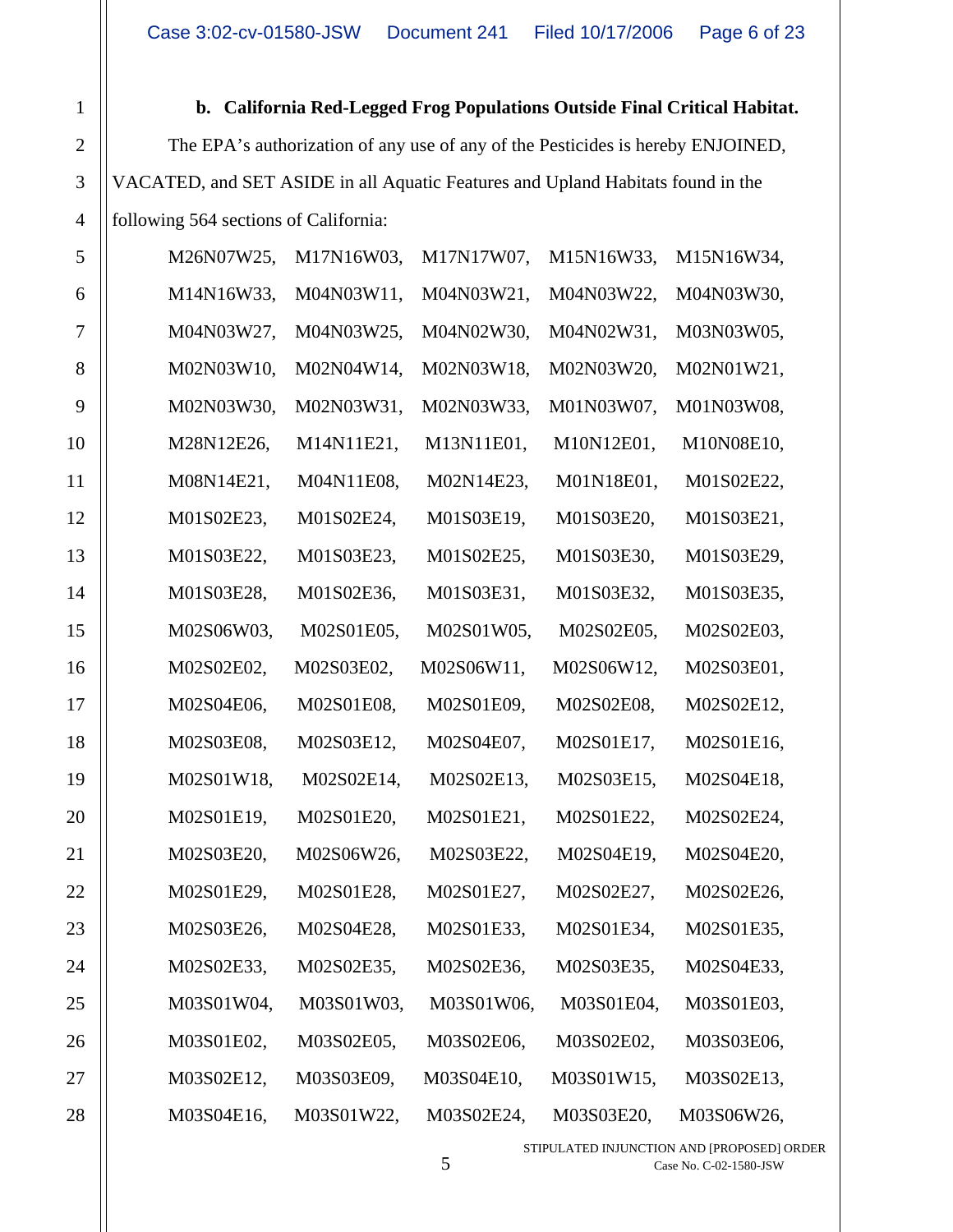| $\mathbf{1}$     | M03S04E20, | M03S04E24, | M03S01W29, | M03S02E30, | M03S03E30, |  |
|------------------|------------|------------|------------|------------|------------|--|
| $\overline{2}$   | M03S03E26, | M03S03E25, | M03S06W35, | M03S04E29, | M03S05W31, |  |
| $\overline{3}$   | M03S04E25, | M03S01W31, | M03S01E36, | M03S02E31, | M03S02E32, |  |
| $\overline{4}$   | M03S03E36, | M03S04E32, | M03S04E33, | M04S06W02, | M03S04E34, |  |
| 5                | M03S04E35, | M04S05W03, | M04S01E01, | M04S02E03, | M04S06W10, |  |
| 6                | M04S03E08, | M04S01W17, | M04S01W14, | M04S01W13, | M04S01E18, |  |
| $\boldsymbol{7}$ | M04S01E17, | M04S01E15, | M04S03E18, | M04S06W22, | M04S01E24, |  |
| 8                | M04S05W27, | M04S02E27, | M04S01E34, | M04S02E35, | M05S01E03, |  |
| 9                | M05S01E01, | M05S03E06, | M05S06W10, | M05S06W11, | M05S06W12, |  |
| 10               | M05S01E12, | M05S02E09, | M05S02E10, | M05S02E11, | M05S02E12, |  |
| 11               | M05S05W16, | M05S05W14, | M05S01W13, | M05S01E14, | M05S04W20, |  |
| 12               | M05S05W29, | M05S05W32, | M06S01E02, | M06S04W08, | M06S03W07, |  |
| 13               | M06S03W08, | M06S03W17, | M06S03W23, | M06S05W26, | M06S05W35, |  |
| 14               | M07S05W04, | M07S04W06, | M07S05W10, | M07S02W16, | M07S03W29, |  |
| 15               | M07S05W32, | M07S03W33, | M07S05E33, | M08S05W05, | M08S05W03, |  |
| 16               | M08S04W04, | M08S05E04, | M08S05W09, | M08S05W10, | M08S05W11, |  |
| 17               | M08S08E04, | M08S02W11, | M08S05E10, | M08S02E16, | M08S02E15, |  |
| 18               | M08S05W24, | M08S05W20, | M08S05W25, | M08S03E29, | M08S06E30, |  |
| 19               | M08S04W34, | M08S03W32, | M08S01E32, | M08S03E32, | M08S05E31, |  |
| 20               | M09S05W03, | M09S03E06, | M09S03E02, | M09S02E07, | M09S04E09, |  |
| 21               | M09S04E10, | M09S05E11, | M09S06E07, | M09S04W18, | M09S01W15, |  |
| 22               | M09S04E16, | M09S04W21, | M09S01W23, | M09S04W28, | M09S06E19, |  |
| 23               | M09S03W29, | M09S03E25, | M09S02E25, | M09S06E30, | M09S04W35, |  |
| 24               | M09S01W31, | M09S01W32, | M09S03E36, | M09S05E35, | M09S06E31, |  |
| 25               | M10S01E06, | M10S05E01, | M10S04E03, | M10S04E02, | M10S07E06, |  |
| 26               | M10S04E11, | M10S04E12, | M10S02E11, | M10S07E17, | M10S02W21, |  |
| 27               | M10S05E20, | M10S03E30, | M10S06E28, | M10S06E25, | M10S02W33, |  |
| 28               | M11S02W10, | M11S05E11, | M11S05E12, | M11S08E07, | M11S02W15, |  |

STIPULATED INJUNCTION AND [PROPOSED] ORDER 6 Case No. C-02-1580-JSW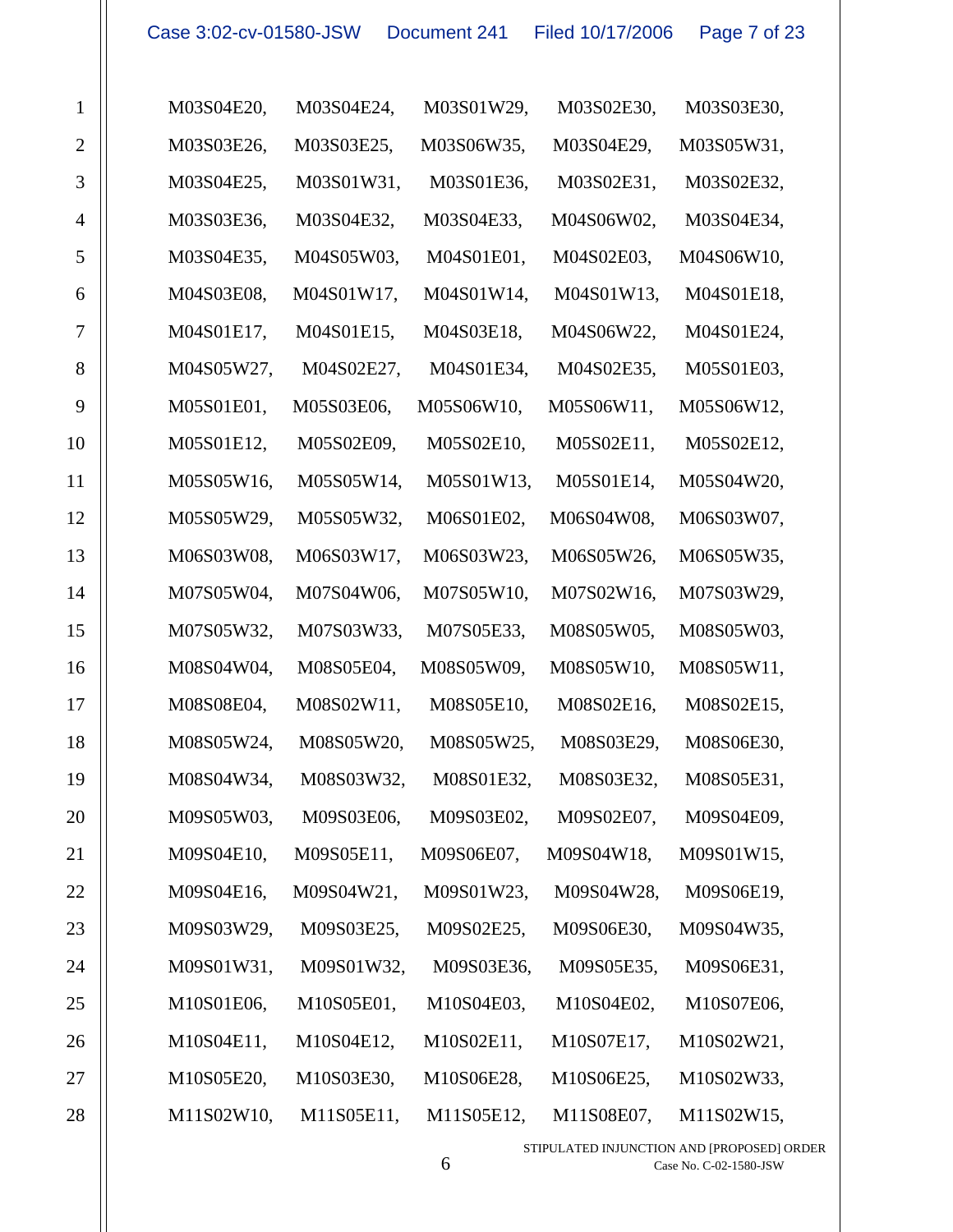| $\mathbf{1}$   | M11S02W16, | M11S02W17, | M11S02W18, | M11S01E14, | M11S03E17, |  |
|----------------|------------|------------|------------|------------|------------|--|
| $\overline{2}$ | M11S02W20, | M11S02W21, | M11S02W22, | M11S04E30, | M11S04E29, |  |
| 3              | M11S05E29, | M11S05E26, | M11S04E34, | M11S08E32, | M11S08E33, |  |
| $\overline{4}$ | M11S08E36, | M12S02E05, | M12S03E03, | M12S03E02, | M12S04E04, |  |
| 5              | M12S03E11, | M12S02E18, | M12S04E16, | M12S06E16, | M12S03E28, |  |
| 6              | M12S05E25, | M12S09E27, | M12S05E33, | M12S06E31, | M13S01E01, |  |
| $\overline{7}$ | M13S02E06, | M13S06E06, | M13S09E04, | M13S05E08, | M13S06E07, |  |
| 8              | M13S02E23, | M13S02E24, | M13S03E22, | M13S11E19, | M13S11E20, |  |
| 9              | M13S03E29, | M13S10E31, | M13S10E32, | M14S05E02, | M14S10E03, |  |
| 10             | M14S03E13, | M14S07E28, | M15S08E02, | M18S01W28, | M18S01W34, |  |
| 11             | M16S01E18, | M16S08E25, | M16S01E31, | M17S02E22, | M17S02E26, |  |
| 12             | M18S04E05, | M18S04E09, | M19S03E01, | M19S02E32, | M20S02E09, |  |
| 13             | M26S07E21, | M26S08E32, | M27S08E02, | M27S08E09, | M27S08E22, |  |
| 14             | M27S09E19, | M27S09E21, | M27S09E22, | M27S08E26, | M27S09E25, |  |
| 15             | M27S09E32, | M27S09E33, | M27S09E34, | M27S11E32, | M28S09E08, |  |
| 16             | M28S09E16, | M28S09E23, | M28S09E28, | M28S10E29, | M28S11E25, |  |
| 17             | M28S09E35, | M28S10E31, | M28S10E32, | M28S09E36, | M29S10E02, |  |
| 18             | M29S10E12, | M29S10E14, | M29S10E13, | M29S10E23, | M29S11E33, |  |
| 19             | M30S11E05, | M30S11E12, | M30S12E07, | M30S12E18, | M30S11E34, |  |
| 20             | M31S12E31, | M02N01W15, | M02N01W22, | M02N01W24, | M02N01W25, |  |
| 21             | M02N01E29, | M02N01E27, | M02N01W36, | M02N01E33, | M01N01E08, |  |
| 22             | M01N01E11, | M01N01E12, | M01N02E18, | M01N02E17, | M01N01W33, |  |
| 23             | M01S02W06, | M01S02W05, | M01S01W06, | M01S01W05, | M01S02E04, |  |
| 24             | M01S03W10, | M01S02W08, | M01S02E09, | M01S02E12, | M01S03E08, |  |
| 25             | M01S03W16, | M01S01E14, | M01S02E14, | M01S03E17, | M01S03E16, |  |
| 26             | M01S01W22, | M01S01E20, | M01S01E23, | M01S01E24, | M01S02E19, |  |
| 27             | M01S02E20, | M01S02E30, | M01S01E33, | M01S02E31, | M02S06W01, |  |
| 28             | M01N01E28, | M01N01E36, | M01S01E04, | M01S01E03, | M09N05W29, |  |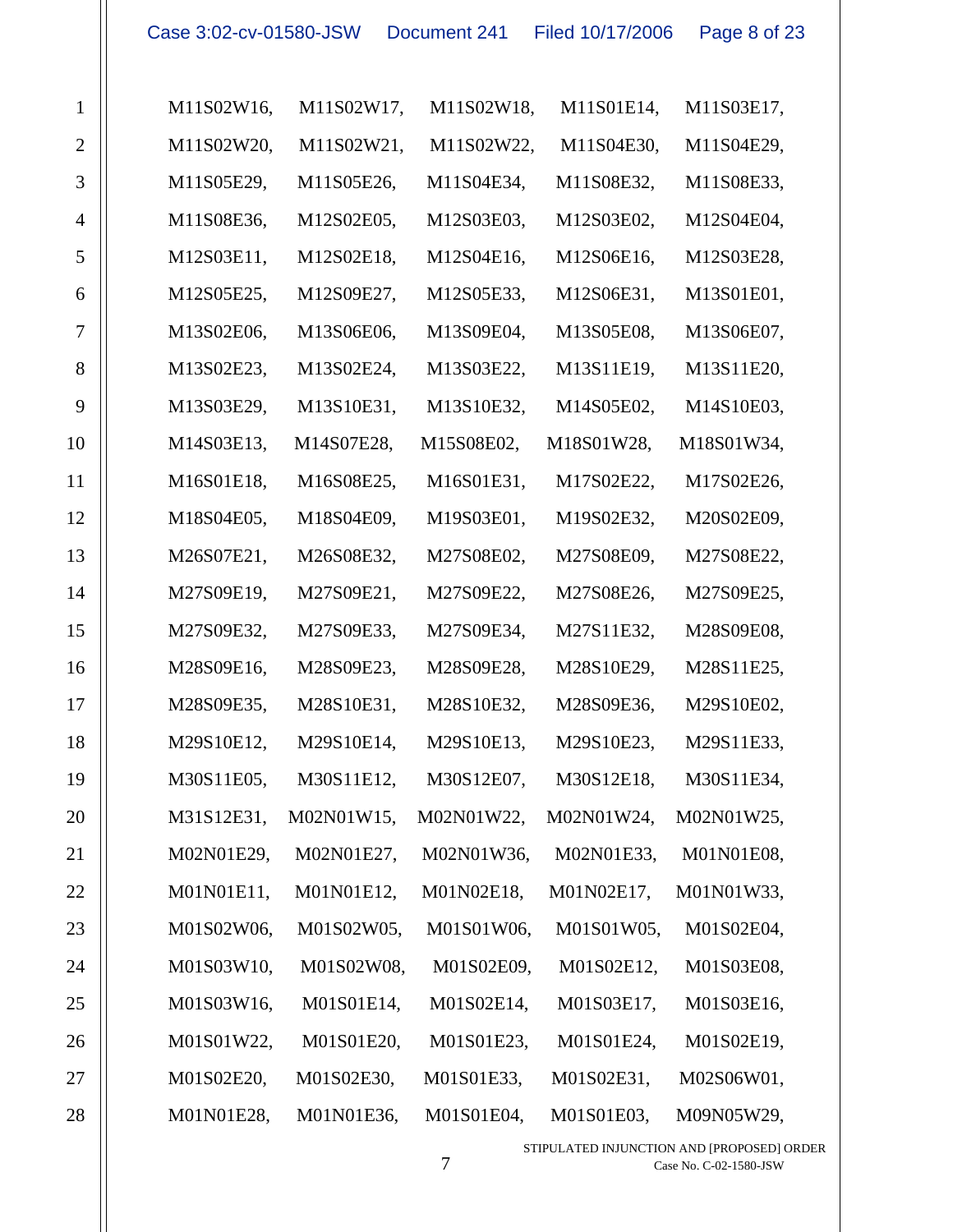| $\mathbf{1}$   | M07N11W20, | M07N07W34, | M07N07W35, | M06N11W04,                                                        | M06N11W15, |
|----------------|------------|------------|------------|-------------------------------------------------------------------|------------|
| $\overline{2}$ | M06N11W14, | M06N09W19, | M06N10W35, | M06N09W36,                                                        | M05N09W04, |
| 3              | M05N08W03, | M05N08W09, | M05N10W17, | M05N10W13,                                                        | M05N07W30, |
| $\overline{4}$ | M05N06W27, | M04N07W06, | M04N07W05, | M04N07W04,                                                        | M04N06W03, |
| 5              | M04N07W18, | M04N06W25, | M04N05W30, | M04N06W35,                                                        | M04N06W36, |
| 6              | M01S07W12, | M01N05W32, | S06N13W16, | S05N04W10,                                                        | S03N04W23, |
| $\tau$         | S01N03W10, | S01N17W18, | S11N35W18, | S11N35W17,                                                        | S11N34W29, |
| 8              | S11N34W25, | S11N34W32, | S10N36W02, | S10N36W01,                                                        | S10N35W01, |
| 9              | S10N34W05, | S10N34W04, | S10N34W07, | S10N34W08,                                                        | S10N35W16, |
| 10             | S10N34W21, | S10N33W22, | S10N34W29, | S10N34W32,                                                        | S10N34W33, |
| 11             | S09N34W06, | S09N34W05, | S09N34W04, | S09N34W03,                                                        | S09N34W08, |
| 12             | S09N32W07, | S09N32W08, | S09N32W15, | S09N32W13,                                                        | S09N35W24, |
| 13             | S09N35W27, | S09N35W32, | S08N35W06, | S08N35W05,                                                        | S08N32W30, |
| 14             | S08N34W32, | S07N35W09, | S07N35W10, | S07N34W20,                                                        | S07N35W27, |
| 15             | S07N31W30, | S07N33W36, | S06N30W16, | S06N34W24,                                                        | S06N31W36, |
| 16             | S05N32W12, | S05N32W18, | S05N30W19, | S05N31W32,                                                        | S05N31W34, |
| 17             | S05N31W35, | S05N30W31, | S05N30W32, | S04N34W02,                                                        | S04N26W07, |
| 18             |            |            |            | S04N25W17, S07S04W26, S05S04E03, M27S17E09, M27S12E32, M28S12E05, |            |
| 19             | M29S12E10, | M29S13E20, | M29S12E26, | M29S13E29,                                                        | M29S12E33, |
| 20             | M29S13E34, | M30S12E04, | M30S13E04, | M30S13E03,                                                        | M30S12E08, |
| 21             | M30S12E09, | M30S12E17, | M30S12E24, | M30S12E25,                                                        | M30S13E30, |
| 22             | M30S13E29, | M31S14E22, | M31S14E32, | M32S12E04,                                                        | M32S12E01, |
| 23             | M32S14E06, | M32S13E13, | M32S17E17, | M32S13E22,                                                        | M32S13E23, |
| 24             | M32S13E26, | M32S13E35, | M32S13E36, | S12N35W26,                                                        | S12N35W36, |
| 25             | S11N35W09, | M06N10W32, | M05N10W08, | M05N10W21,                                                        | M05N10W28, |
| 26             | M05N10W33, | S11N29W09, | M32S13E31, | M22N05E27,                                                        | M10S05E11, |
| 27             | M10S03W33, | M13S02E03, | M13S05E07, | M14N16W34,                                                        | M02N04W13, |
| 28             | M01S02E26, | M02S03E03, | M02S02W13, | M03S03E07,                                                        | M03S05E19, |

STIPULATED INJUNCTION AND [PROPOSED] ORDER  $8$  Case No. C-02-1580-JSW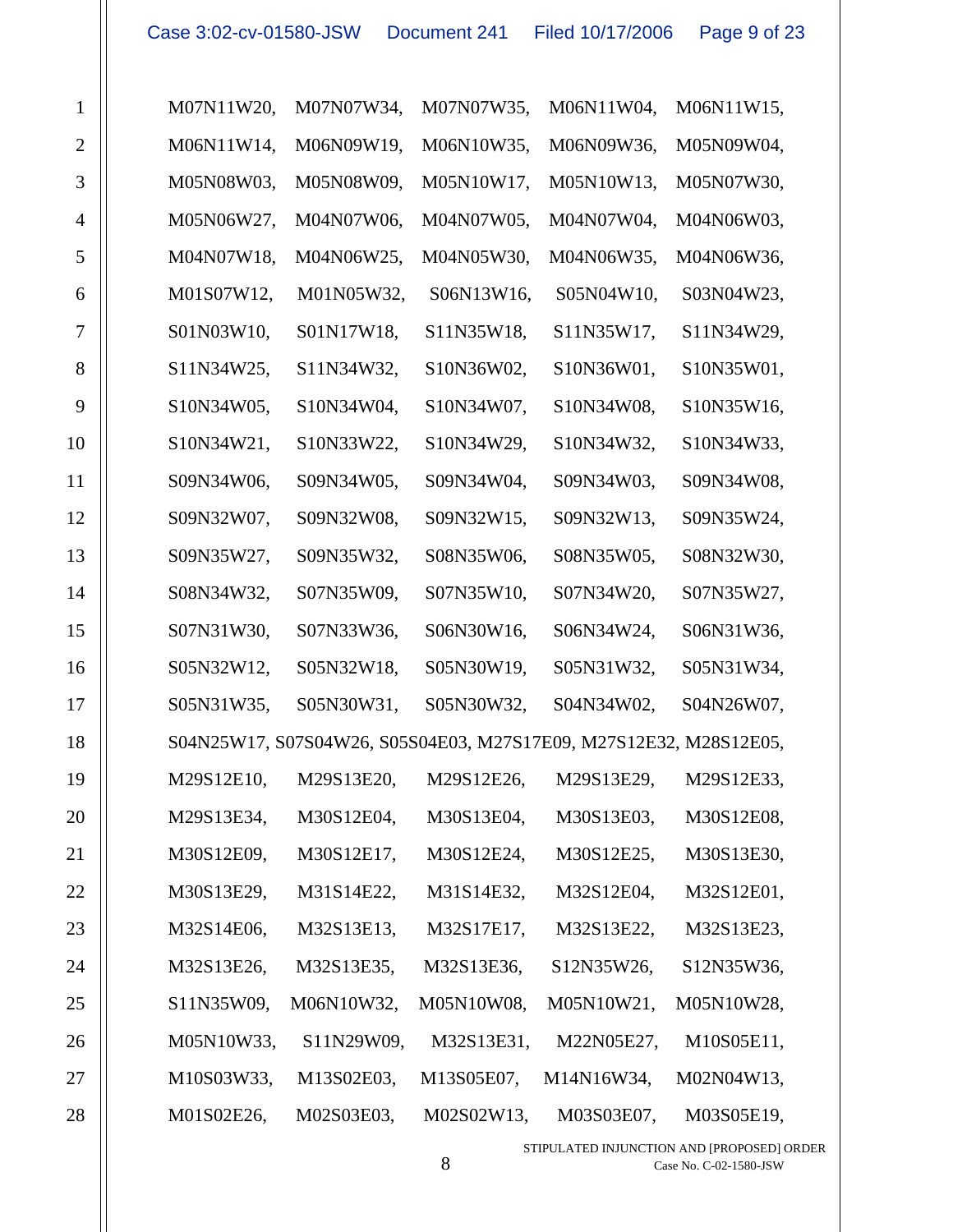| Case 3:02-cv-01580-JSW Document 241 |  | Filed 10/17/2006  Page 10 of 23 |  |
|-------------------------------------|--|---------------------------------|--|
|-------------------------------------|--|---------------------------------|--|

| M04S01E13. | M05S01E13,                           | M05S05W30, |                       | M08S05E15, M11S03E20, |
|------------|--------------------------------------|------------|-----------------------|-----------------------|
| M12S02E08. | M12S02E31,                           | M18S01W27, | M18S04E04,            | M20S02E05.            |
| M27S09E16. | M27S08E27,                           | M01S02E18, | M01S01E29,            | M06N09W33,            |
|            | M04N06W26, M04N05W29,                | S08N35W07. | M30S12E16, M30S13E19, |                       |
|            | M31S12E33, S11N35W04, and M05N10W05. |            |                       |                       |

**c. Buffer Areas.** 

- **1. Ground Use Buffer Area.** Except as provided by the exclusions, exemptions, and termination provisions described below in paragraphs 5, 6, 7, and 8, the EPA's authorization of ground use of any of the Pesticides is also ENJOINED, VACATED, and SET ASIDE in:
	- **a.** All areas within 60 feet from the edge of the aquatic breeding, non-breeding aquatic, or upland critical habitat for the California red-legged frog, *Rana aurora draytonii*, described in the April 13, 2006, Federal Register Notice.
		- **b.** All areas within 60 feet from the edge of all Aquatic Features or Upland Habitats for the California red-legged frog within the Sections described in Paragraph 4(b).

**2. Aerial Use Buffer Area.** Except as provided by the exclusions, exemptions, and termination provisions described below in paragraphs 5, 6, 7, and 8, the EPA's authorization of aerial use of any of the Pesticides is also ENJOINED, VACATED, and SET ASIDE in:

- **a.** All areas within 200 feet from the edge of the aquatic breeding, non-breeding aquatic, or upland critical habitat for the California red-legged frog, *Rana aurora draytonii*, described in the April 13, 2006, Federal Register Notice; and
- **b.** All areas within 200 feet from the edge of all Aquatic Features or Upland Habitats for the California red-legged frog within the Sections described in Paragraph 4(b).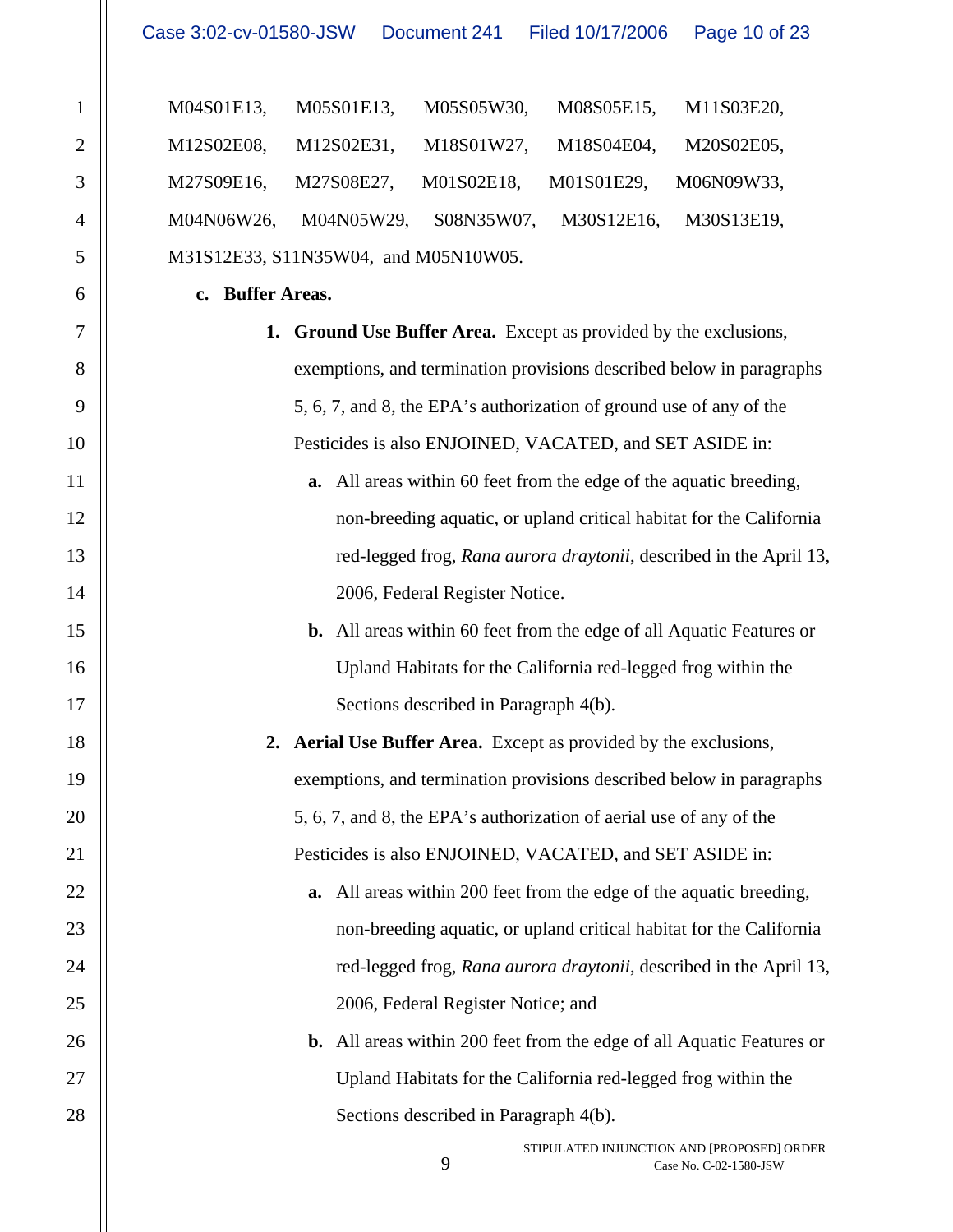# **5. Terminating Events.**

The injunctive relief, vacatur, and setting aside of EPA's authorizations will terminate automatically for a FIFRA authorization for a particular use of a Pesticide upon the completion of ESA Section 7(a)(2) consultation obligations (including a "no effect" determination) for the authorization of the particular use of the Pesticide pursuant to applicable consultation regulations in effect at the time that the consultation obligations are discharged. The EPA shall provide Plaintiff and Intervenors with notice of completion of Section  $7(a)(2)$  consultation obligations made pursuant to this paragraph within 14 days of such determination, by facsimile or electronic mail, addressed to Plaintiff's and Intervenors' Counsel of Record in this matter.

## **ACTIVITIES EXEMPTED FROM INTERIM INJUNCTIVE RELIEF**

# **6. Particular Pesticide Programs Excluded.**

Notwithstanding Paragraph 4, the Court determines that EPA's authorization of the following uses of the Pesticides specified below is NOT ENJOINED, VACATED, OR SET ASIDE:

- **a. Public Health Vector Control Programs.** EPA's authorization of the use of the Pesticides for the purpose of public health vector control when such program is administered by public entities is NOT ENJOINED, VACATED, OR SET ASIDE.
	- **b. Invasive Species and Noxious Weed Programs.** EPA's authorization of aquatic and non-aquatic uses of the Pesticides for control of state-designated invasive species and noxious weeds when such program is administered by public entities is NOT ENJOINED, VACATED, OR SET ASIDE so long as the following restrictions are implemented:
		- **1.** Application of the Pesticides shall be limited to localized spot treatments using hand held devices and may not occur within 15 feet of California red-legged frog aquatic breeding or non-breeding aquatic critical habitats designated in the April 13, 2006 Federal Register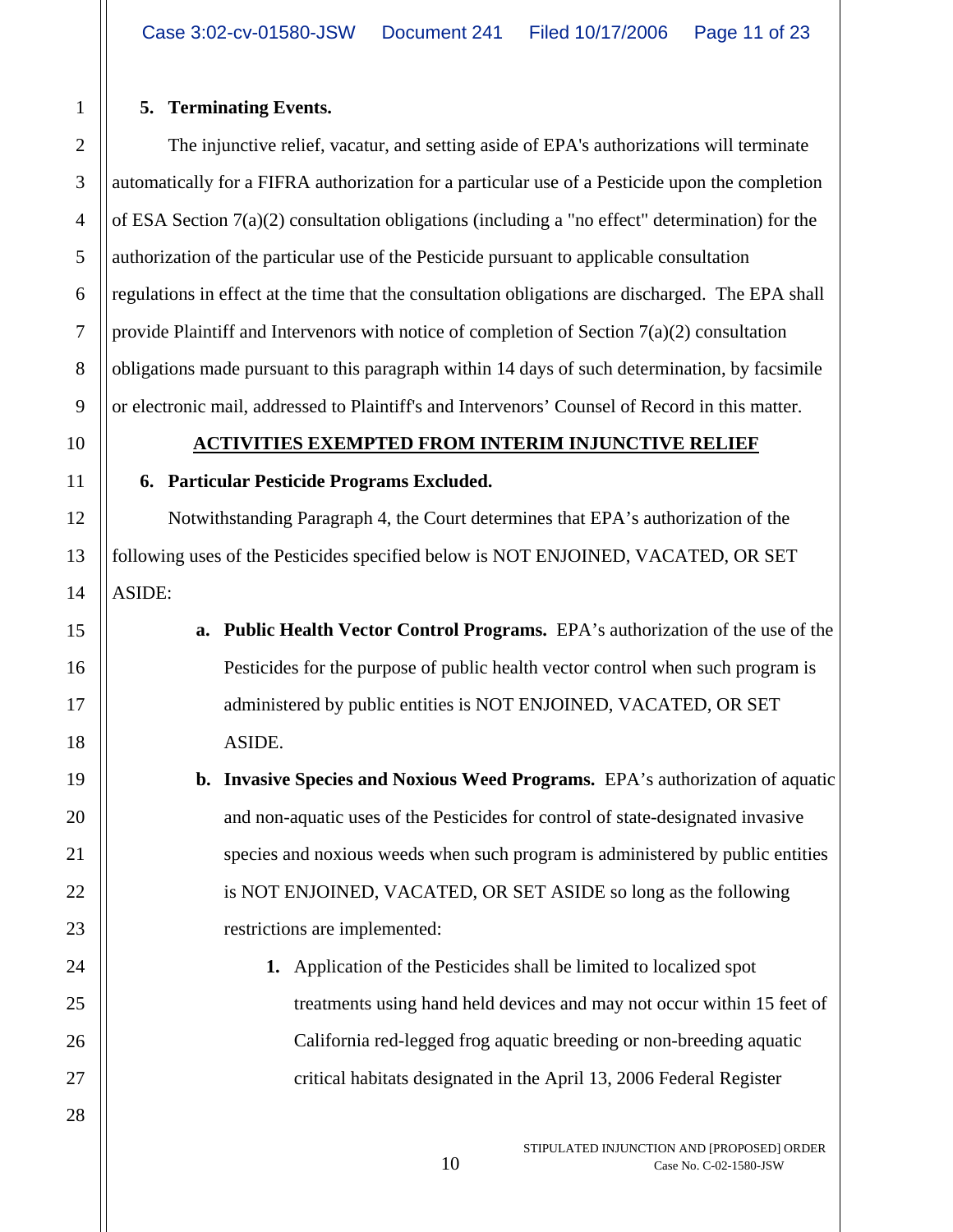| $\mathbf{1}$     | Notice, or within 15 feet of Aquatic Features for the California red-                       |
|------------------|---------------------------------------------------------------------------------------------|
| $\overline{2}$   | legged frog within the Sections described in Paragraph 4(b);                                |
| 3                | The Pesticides cannot be used when precipitation is occurring or is<br>2.                   |
| 4                | forecast to occur within 24 hours;                                                          |
| 5                | all spraying must be overseen by a certified applicator; and<br>3.                          |
| 6                | 4. for 2, 4-D and triclopyr, only the amine formulations can be used.                       |
| $\tau$           | 7. Endangered Species Act Approved Uses.                                                    |
| $8\,$            | EPA's authorization of the use of the Pesticides is NOT ENJOINED, VACATED, OR               |
| $\boldsymbol{9}$ | SET ASIDE where the use of the Pesticide is permissible under one or more of the following: |
| 10               | <b>a.</b> a "no jeopardy" biological opinion issued under ESA section $7(a)(2)$ by the      |
| 11               | United States Fish and Wildlife Service (the "Service") that addresses the use of           |
| 12               | the Pesticide and effects on the California red-legged frog, provided that such use         |
| 13               | is consistent with any incidental take statement included with the Service's                |
| 14               | opinion;                                                                                    |
| 15               | a "reasonable and prudent alternative" identified in a "jeopardy" biological<br>b.          |
| 16               | opinion issued under ESA Section $7(a)(2)$ by the Service that addresses the use of         |
| 17               | the Pesticide and effects on the California red-legged frog, provided that such use         |
| 18               | is consistent with the "reasonable and prudent alternative" and any incidental take         |
| 19               | statement included with the Service's opinion;                                              |
| 20               | a written concurrence by the Service in a "not likely to adversely affect"<br>$c_{\bullet}$ |
| 21               | determination made under ESA Section $7(a)(2)$ that addresses the use of the                |
| 22               | Pesticide and effects on the California red-legged frog;                                    |
| 23               | <b>d.</b> an incidental take permit issued by the Service under ESA Section $10(a)$ that    |
| 24               | authorizes the take of the California red-legged frog from application or use of            |
| 25               | the Pesticide;                                                                              |
| 26               | completion of a "not likely to adversely affect" determination made by an action<br>e.      |
| 27               | agency to satisfy its ESA Section $7(a)(2)$ consultation obligation for a particular        |
| 28               |                                                                                             |
|                  |                                                                                             |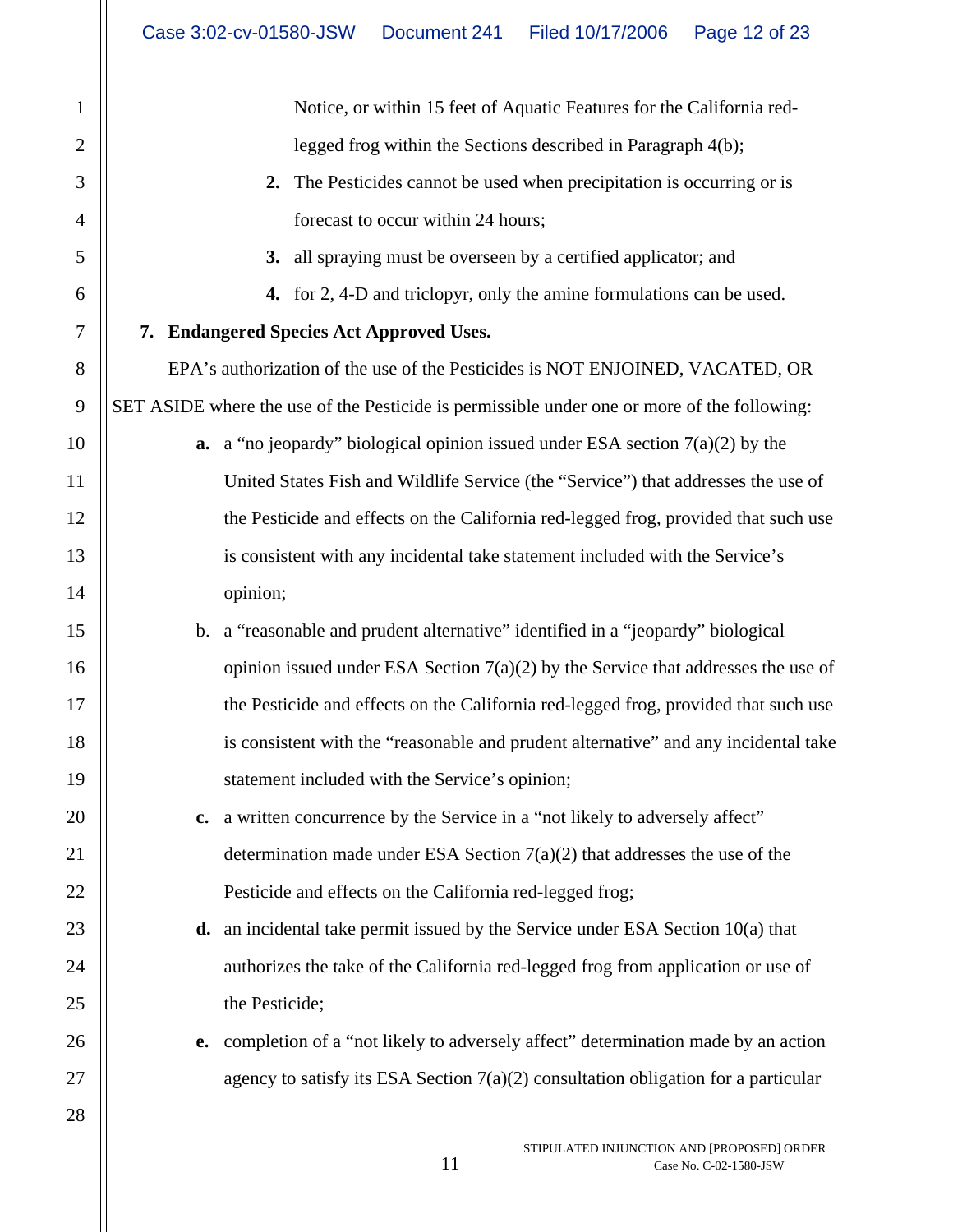| $\mathbf{1}$             |       |
|--------------------------|-------|
| $\overline{c}$           |       |
| 3                        | ξ     |
| $\overline{\mathcal{A}}$ |       |
| 5                        | follo |
| 6                        | ASII  |
| 7                        |       |
| 8                        |       |
| 9                        |       |
| 10                       |       |
| 11                       |       |
| 12                       |       |
| 13                       |       |
| 14                       |       |
| 15                       |       |
| 16                       |       |
| 17                       |       |
| 18                       |       |
| 19                       |       |
| 20                       |       |
| $\overline{21}$          |       |
| 22                       |       |
| 23                       |       |
| 24                       |       |
| 25                       |       |
| 26                       |       |
| 27                       |       |
| 28                       |       |

use of a Pesticide pursuant to applicable regulations in effect at the time that the determination is made.

# **8. Specific Pesticide Product or Use Exceptions.**

Notwithstanding Paragraph 4, the Court determines that the EPA's authorization of the wing uses of the Pesticides specified below is NOT ENJOINED, VACATED, OR SET DE:

- **a.** EPA's authorization of use of the Pesticides in cattle ear tags;
- **b.** EPA's authorization of indoor uses of the Pesticides;
- **c.** EPA's authorization of tree injection applications of the Pesticides;
- **d.** EPA's authorization of homeowner applications of the Pesticides to household potted plants;
- **e.** EPA's authorization of use of the Pesticides in flea and tick collars for dogs and cats;
- **f.** EPA's authorization of use of the Pesticides in manufacturing end-use products;
- **g.** EPA's authorization of any use of 1,3-dichloropropene (telone) and chloropicrin, provided that such use occurs at least sixty feet from Aquatic Features within the Sections described in Paragraph 4(b) and/or at least sixty feet from aquatic breeding or non-breeding aquatic critical habitats for the California red-legged frog designated in the April 13, 2006 Federal Register Notice;

**h.** EPA's authorization of localized spot treatments of the Pesticides using handheld, devices on rights-of-way, roadsides, pastures, lawns, or forests, provided that such use occurs at least sixty feet from Aquatic Features within the Sections described in Paragraph 4(b) and/or at least sixty feet from aquatic breeding or non-breeding aquatic critical habitats for the California red-legged frog designated in the April 13, 2006 Federal Register Notice;

**i.** EPA's authorization of the Pesticide's use for spot treatments of wasp and hornet nests, provided that such use occurs at least sixty feet from Aquatic Features within the Sections described in Paragraph 4(b) and/or at least sixty feet from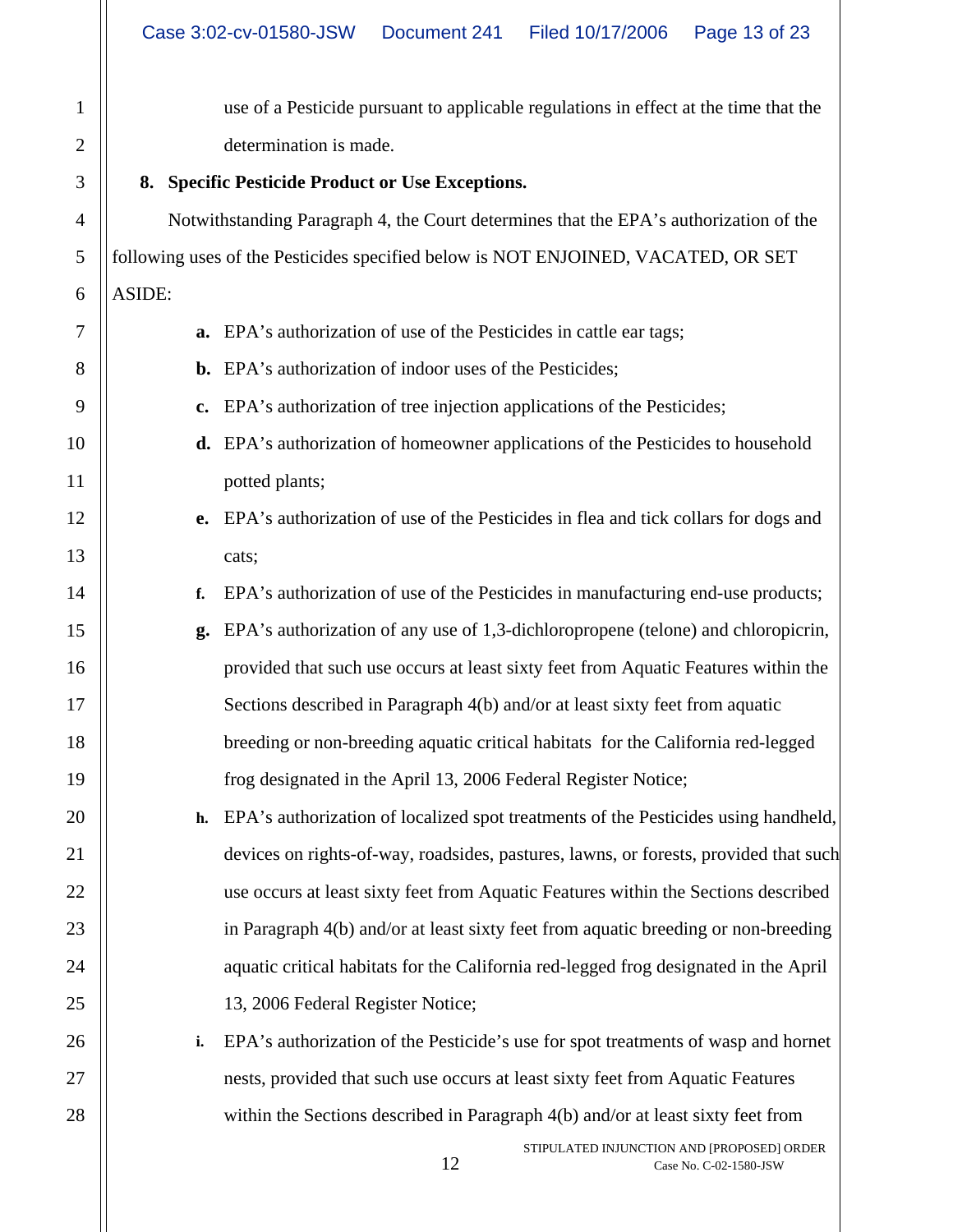aquatic breeding or non-breeding aquatic critical habitats for the California redlegged frog designated in the April 13, 2006, Federal Register Notice;

- **j.** EPA's authorization of individual tree removal using cut stump application of the Pesticides, provided that such use occurs at least sixty feet from Aquatic Features within the Sections described in Paragraph 4(b) and/or at least sixty feet from aquatic breeding or non-breeding aquatic critical habitats for the California redlegged frog designated in the April 13, 2006, Federal Register Notice;
- **k.** EPA's authorization of basal bark application of the Pesticides to individual plants, provided that such use occurs at least sixty feet from Aquatic Features within the Sections described in Paragraph 4(b) and/or at least sixty feet from aquatic breeding or non-breeding aquatic critical habitats for the California redlegged frog designated in the April 13, 2006, Federal Register Notice;
- **l.** EPA's authorization of the use of any of the Pesticides in bait stations, provided that such use occurs at least sixty feet from Aquatic Features within the Sections described in Paragraph 4(b) and/or at least sixty feet from aquatic breeding or non-breeding aquatic critical habitats for the California red-legged frog designated in the April 13, 2006, Federal Register Notice.

## **NOTIFICATION REQUIREMENTS**

## **9. Content and Distribution of Brochure.**

The Court orders the EPA to develop a bilingual (English  $\&$  Spanish) brochure describing (1) the unique biology of frogs that influences their susceptibility to environmental pollution including pesticides, (2) the California red-legged frog and its habitat needs, (3) the status of the California red-legged frog under the Endangered Species Act, (4) tips that may reduce the potential exposure of the California red-legged frog to pesticides, and (5) stating that the Court has issued an injunction setting aside EPA's registration of certain pesticides within certain areas of California, (6) listing the counties that include areas where the Court's injunction applies, (7) providing a small map of the entire State of California highlighting the counties where the Court's injunction applies, and (8) referring interested parties to EPA's website for the

1

2

3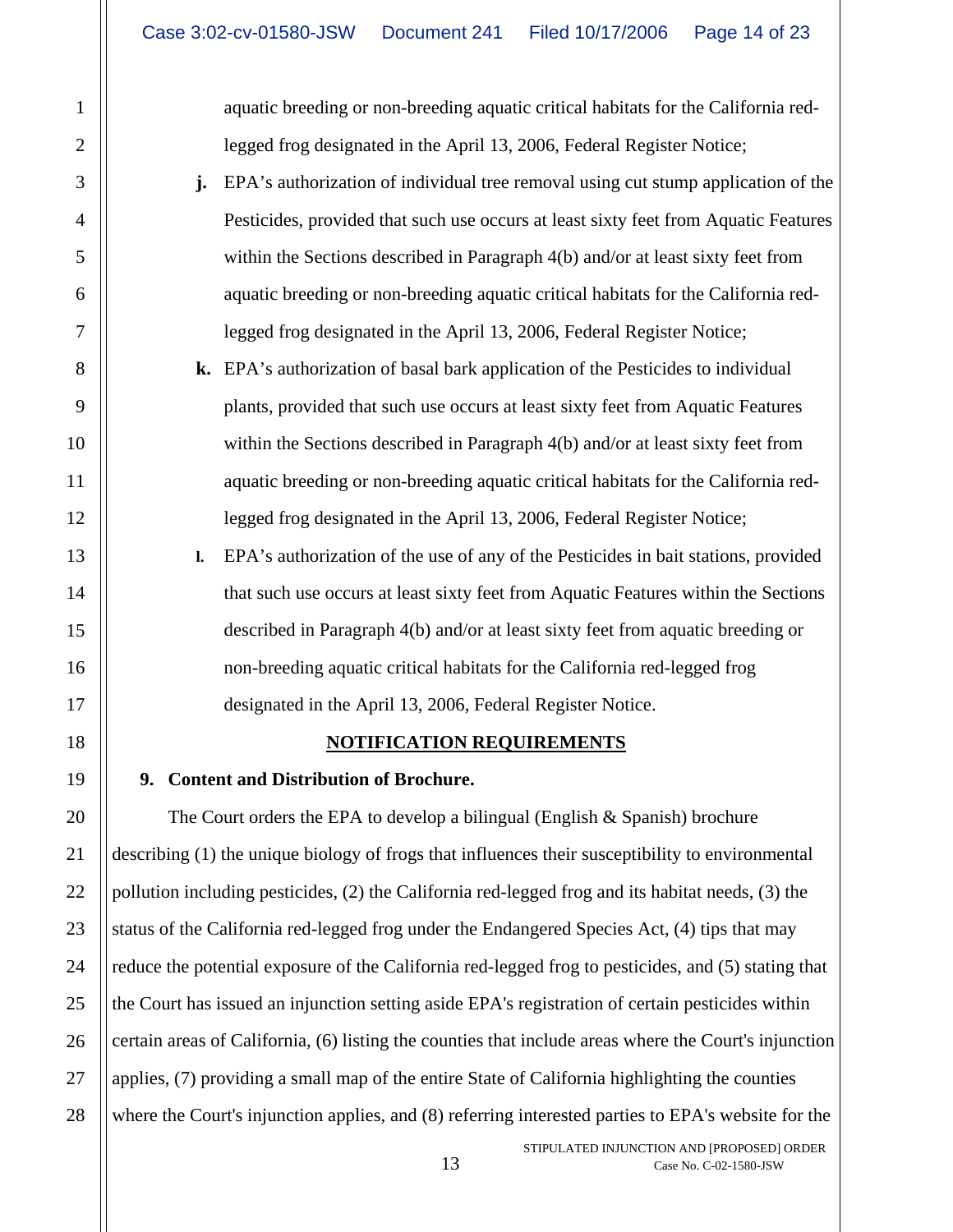full text of the Court's order and additional maps identifying the areas where the Court's injunction applies.

The front cover of the brochure will incorporate the following written and graphic information:

#### **FROGS AND PESTICIDE HAZARDS**

#### **Some pesticide products may harm frogs or their habitat.**

The heading "Frogs and Pesticide Hazards" and the subsequent statement shall be in a large font and shall be highly visible. Additionally, a prominent graphic of the California redlegged frog must also be included on the cover of the brochure.

The EPA shall distribute a copy of this brochure to all commercial certified applicators of the Pesticides within the state of California; to all private certified applicators residing in California counties where Use Authorizations are Enjoined, Vacated, and Set Aside by this Order; registrants of the Pesticides; and to the California Department of Pesticide Regulation, California Department of Fish and Game, and Pacific Region of the United States Fish and Wildlife Service. In addition, EPA shall distribute two-hundred and fifty (250) copies of this brochure to each of the County Agricultural Commissioner and Cooperative Extension Agent offices in California counties where Use Authorizations are Enjoined, Vacated, and Set Aside by this Order.

## **10. Notification of Order.**

The EPA is directed to mail copies of this Order directly to all registrants of the Pesticides. The EPA is directed to inform the public of the Court's Order by submitting notice of this order for publication in the Federal Register and by displaying the terms of this Order on EPA's website.

# **MODIFICATIONS TO INJUNCTIVE RELIEF**

# **11. Modifications to Injunctive Relief.**

The parties reserve the right to seek to have this Court modify this injunctive relief (including both the schedule and the interim injunctive relief) because of EPA's and the Service's ongoing actions to comply with the ESA, to meet the requirements of other federal

1

2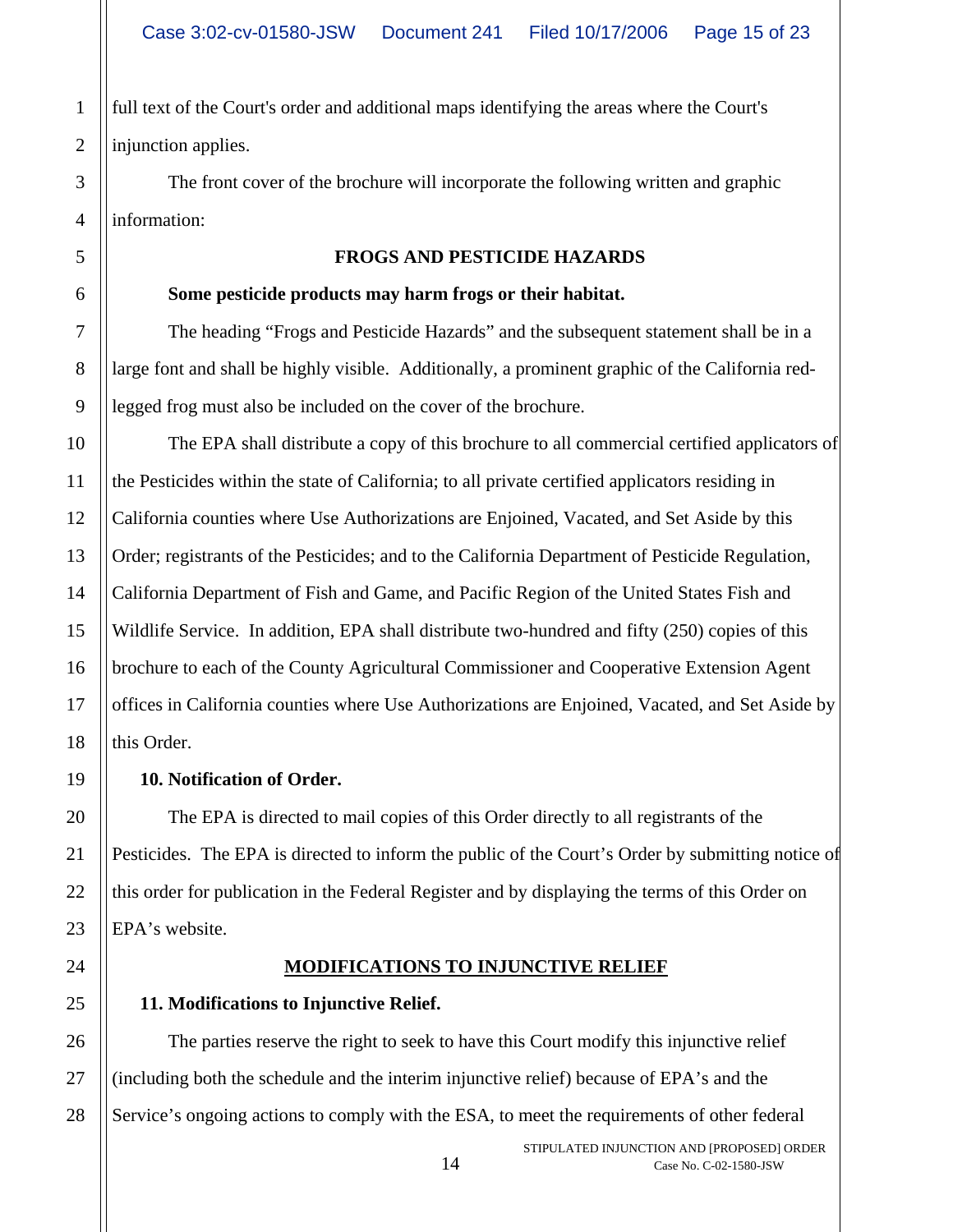agencies or departments, or to deal with circumstances not presently anticipated. The Court will consider such future requests as it deems appropriate.

#### **DISPUTE RESOLUTION**

**12.** In the event of a disagreement between the Parties concerning the interpretation or performance of any aspect of this Settlement Agreement, the dissatisfied Party shall provide the other Parties with written notice of the dispute and a request for negotiations. The Parties shall confer in order to attempt to resolve the dispute within 14 days after receipt of the notice, or such time thereafter as is mutually agreed upon. If the Parties are unable to resolve the dispute within 21 days after receipt of the notice, or such time thereafter as is mutually agreed upon, then any Party may petition the Court to resolve the dispute. The Court will consider such future requests as it deems appropriate.

#### **ATTORNEYS' FEES**

**13.** Federal Defendants agree that Plaintiff is entitled to reimbursement of reasonable attorneys' fees and costs, as provided in 16 U.S.C. § 1540(g). Federal Defendants and Plaintiff agree to attempt to resolve Plaintiff's claim for fees and costs for all claims in this action expeditiously, without the need for Court intervention. If the Federal Defendants and Plaintiff cannot agree on the amount of such fees within 30 days of the court order approving this Stipulated Injunction, Plaintiff shall file a motion for attorneys' fees and costs with the Court in this matter. The Parties recognize that Defendants have not waived any defense to and preserve their right to challenge the reasonableness of the amount of attorneys' fees and costs requested by Plaintiff in the event that Plaintiff and Federal Defendants are unable to resolve Plaintiff's claim for fees and costs. The Parties further recognize that Plaintiff reserves the right to seek additional fees and costs incurred arising from a need to enforce or defend against efforts to modify this agreement or for any other unforeseen continuation of this action.

**14.** If the Federal Defendant and Plaintiff cannot agree on the amount of such fees within 30 days of the court order approving this Stipulated Injunction, Plaintiff shall file a motion for attorneys' fees and costs with the Court in this matter. This 30 day period shall supersede the 14 day time period otherwise applicable pursuant to Federal Rules of Civil Procedure Section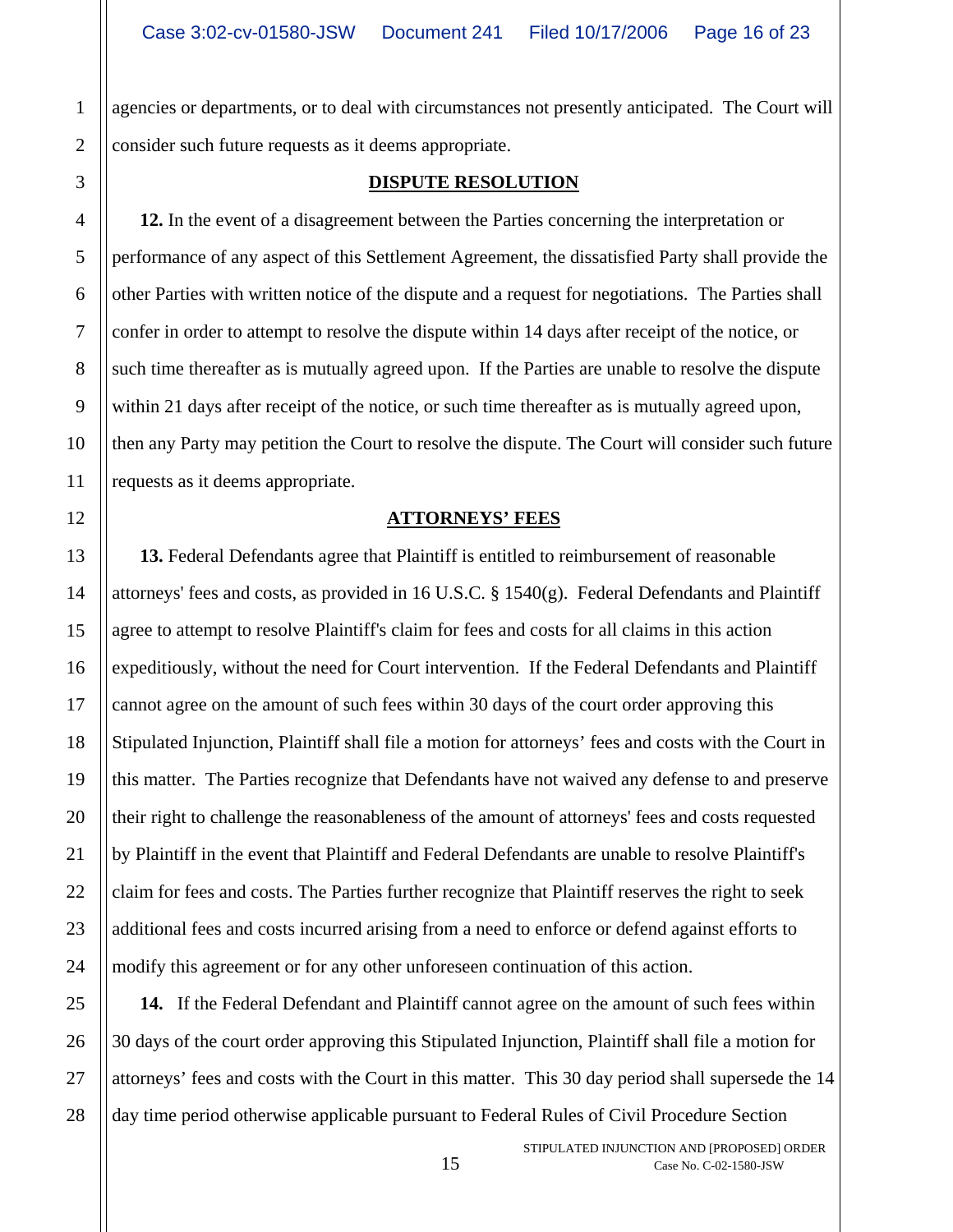54(d)(2)(B) and the court order approving the stipulated injunction will accordingly operate as an enlargement of time pursuant to Federal Rule of Civil Procedure Section 6(b)(1) for Plaintiffs to file a fee motion.

#### **SCOPE OF THE ORDER**

**15.** This Order does not require EPA to take any action under the Federal Insecticide, Fungicide, and Rodenticide Act including, but not limited to, any action to suspend, cancel, or modify the registration of any pesticide.

**16.** No provision of this Order shall be interpreted as or constitute a commitment or requirement that the EPA take action in contravention of the ESA, the Administrative Procedure Act ("APA"), or any other law or regulation, either substantive or procedural. Nothing in this Order shall be construed to limit or modify the discretion accorded to EPA by the ESA, the APA, or general principles of administrative law with respect to the procedures to be followed in making the effects determinations described above in Paragraphs 1 and 2 or as to the substance of any such determinations.

**17.** No provision of this Order shall be interpreted as, or constitute, a commitment or requirement that EPA is obligated to spend funds in violation of the Anti-Deficiency Act, 31 U.S.C. Section 1341, or any other provisions of law.

**18.** The Parties agree that their stipulations were negotiated in good faith and that entry of this Order constitutes a settlement of claims that were vigorously contested, denied, and disputed by the Parties. By stipulating to the entry of this Order, the Parties do not waive any claim or defense.

**19.** The undersigned representatives of each Party certify that they are fully authorized by the Party (or Parties) they represent to agree to the Court's entry of the terms and conditions of this Order and do hereby agree to the terms herein.

**20.** Upon entry of this Order, Plaintiff's complaint shall be dismissed with prejudice. The dismissal shall apply to and be binding upon the Parties hereto and anyone acting on their behalf, including successors, employees, agents, elected and appointed officers, and assigns. Plaintiff and Defendants-Intervenors agree not to bring, assist any other Party in bringing, or

1

2

3

4

5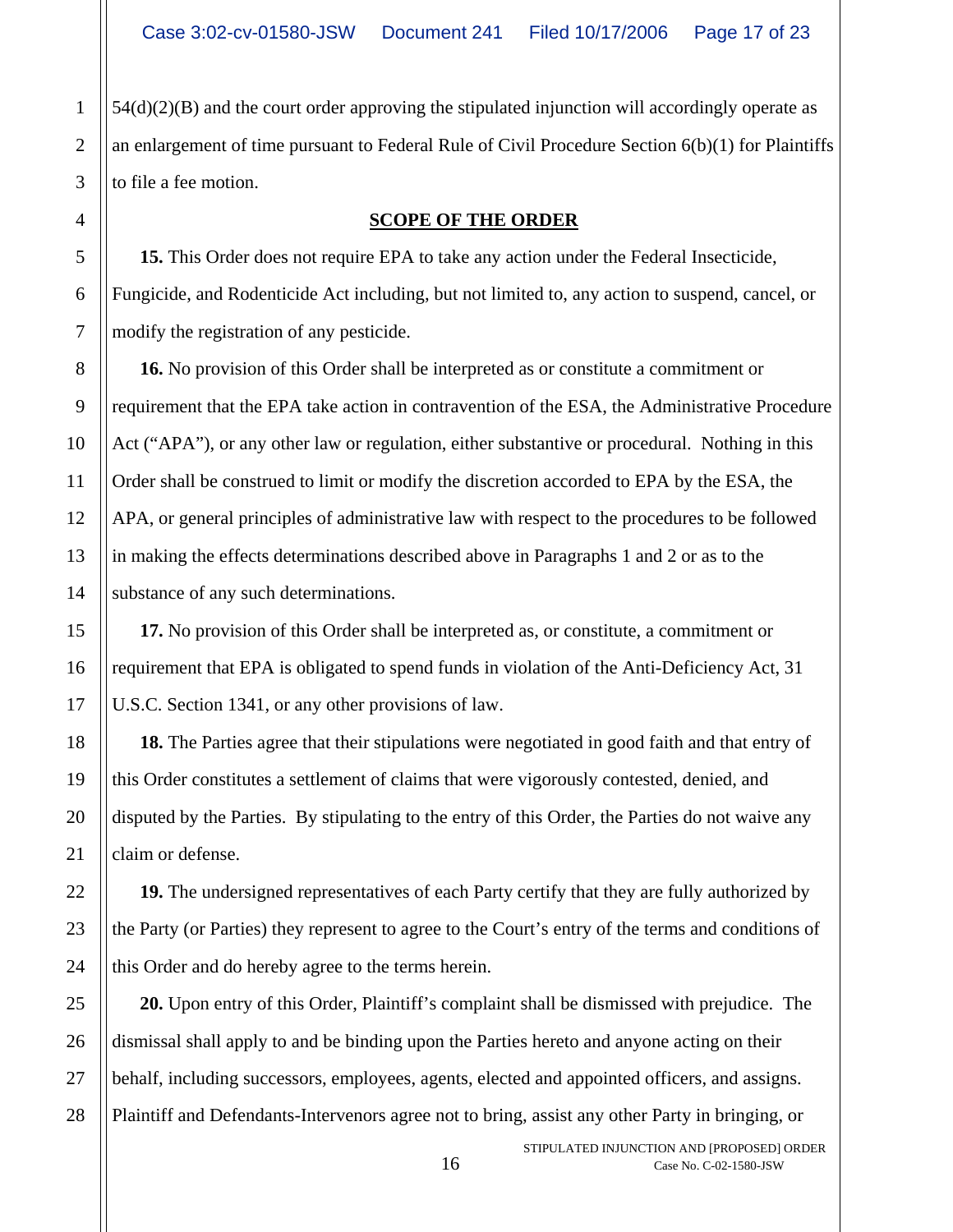join EPA or any other Party in any court proceeding that concerns an alleged violation of Section 7 of the ESA on the effects of any of the 66 Pesticides identified above in Paragraph 1 on the California red-legged frog until after the completion of any Terminating Event for that pesticide as set forth in Section 5 of this Order.

**21.** This Stipulated Injunction does not constitute an admission or evidence of any fact, wrongdoing, misconduct, or liability on the part of the United States, including without limitation, EPA, its officers, or any other person affiliated with it, by Defendant-Intervenors, or any interpretation of any applicable provision of law. This Stipulated Injunction has no precedential value and shall not be used as evidence in any other court proceeding or in any other settlement discussions.

**22.** Notwithstanding the dismissal of this action, the Parties have stipulated and requested that this Court retain jurisdiction to oversee compliance with the terms of this Order and to resolve any motions to modify such terms. *See Kokkonen v. Guardian Life Ins. Co. of America*, 511 U.S. 375 (1994).

**23.** The terms of this Stipulated Injunction constitute the entire agreement of the Parties, and no statement, agreement or understanding, oral or written, which is not contained herein, shall be recognized or enforced.

**24.** The terms of this Stipulated Injunction shall become effective upon entry of an order by the Court ratifying this Stipulated Injunction.

SO ORDERED this \_\_\_\_\_\_\_ day of October, 2006.

United States District Judge

\_\_\_\_\_\_\_\_\_\_\_\_\_\_\_\_\_\_\_\_\_\_\_\_\_\_\_\_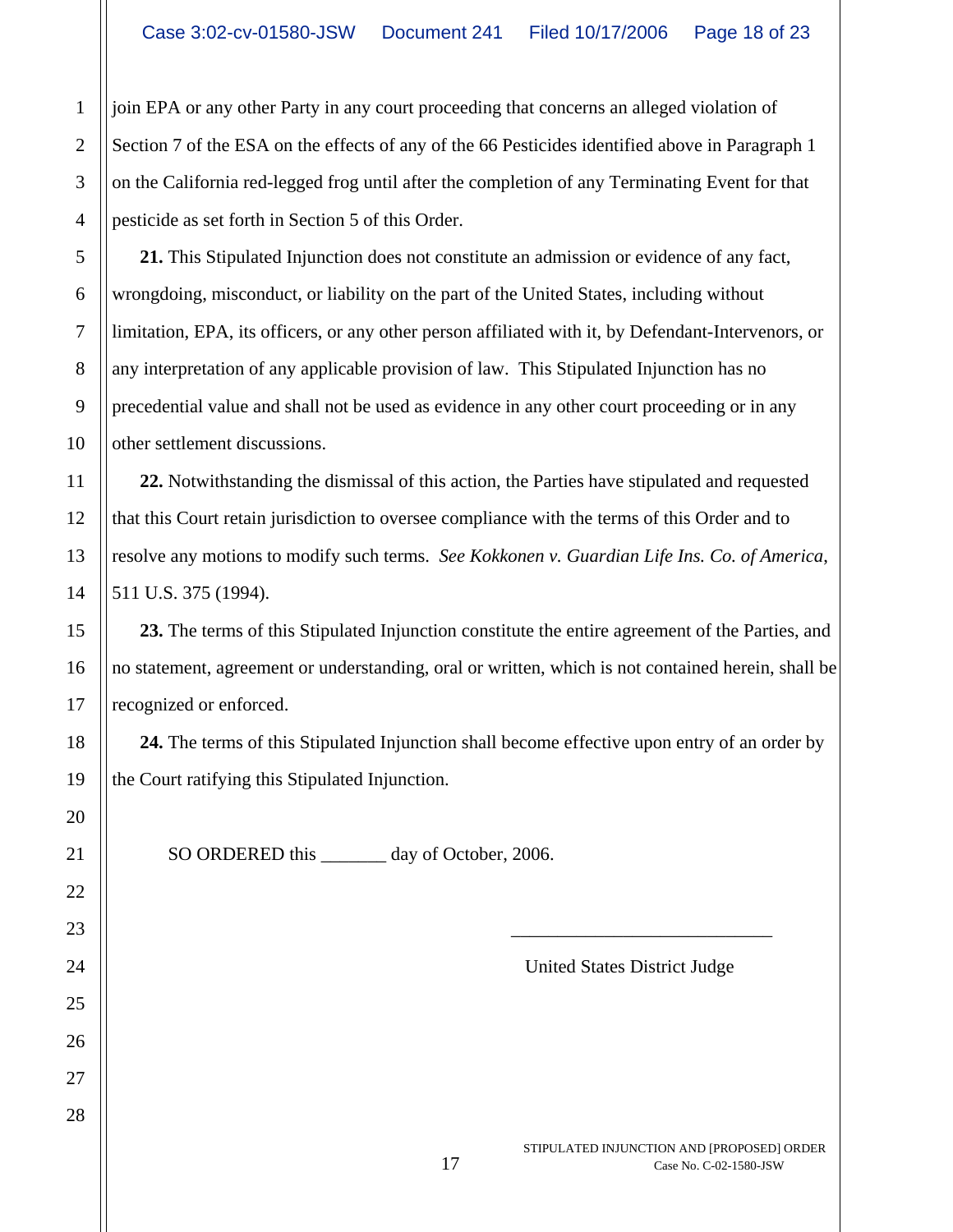|          | Case 3:02-cv-01580-JSW                                    |                                                                                                   | Document 241 Filed 10/17/2006              | Page 19 of 23          |  |  |
|----------|-----------------------------------------------------------|---------------------------------------------------------------------------------------------------|--------------------------------------------|------------------------|--|--|
| 1        | Presented by:                                             |                                                                                                   |                                            |                        |  |  |
| 2        |                                                           | /s/ Justin Augustine                                                                              |                                            |                        |  |  |
| 3        |                                                           | Justin Augustine (CA Bar # 235561)                                                                |                                            |                        |  |  |
| 4        |                                                           | <b>CENTER FOR BIOLOGICAL DIVERSITY</b><br><b>SAN FRANCISCO BAY AREA OFFICE</b>                    |                                            |                        |  |  |
| 5        | 1095 Market Street, Suite 511<br>San Francisco, CA 94103  |                                                                                                   |                                            |                        |  |  |
| 6        |                                                           | Telephone: (415) 436-9682<br>Facsimile: (415) 436-9683<br>jaugustine@biologicaldiversity.org      |                                            |                        |  |  |
| 7        |                                                           | Brendan Cummings (CA Bar #193952)                                                                 |                                            |                        |  |  |
| 8<br>9   |                                                           | CENTER FOR BIOLOGICAL DIVERSITY<br>P.O. Box 549<br>Joshua Tree, CA 92252                          |                                            |                        |  |  |
| 10       |                                                           | Telephone: (760) 366-2232<br>Facsimile: (760) 366-2669<br>bcummings@biologicaldiversity.org       |                                            |                        |  |  |
| 11       |                                                           | Michael W. Graf $(CA Bar # 136172)$                                                               |                                            |                        |  |  |
| 12       | Law Offices<br>227 Behrens Street<br>El Cerrito, CA 94530 |                                                                                                   |                                            |                        |  |  |
| 13<br>14 |                                                           | Telephone: (510) 525-7222<br>Facsimile: (510) 525-1208                                            |                                            |                        |  |  |
|          |                                                           | mwgraf@aol.com                                                                                    |                                            |                        |  |  |
| 15       |                                                           | <b>Attorneys for Plaintiff</b>                                                                    |                                            |                        |  |  |
| 16       |                                                           | <b>KEVIN V. RYAN, United States Attorney</b><br>(CA Bar # 118321)                                 |                                            |                        |  |  |
| 17       |                                                           | <b>JAMES CODA, Assistant United States Attorney</b><br>(WI Bar $\#$ 1012669)                      |                                            |                        |  |  |
| 18       |                                                           | 450 Golden Gate Avenue, P.O. Box 36055<br>San Francisco, CA 94102                                 |                                            |                        |  |  |
| 19       |                                                           | Telephone: (415) 436-6967<br>Facsimile: (415) 436-7234                                            |                                            |                        |  |  |
| 20       |                                                           | <b>SUE ELLEN WOOLDRIDGE, Assistant Attorney General</b>                                           |                                            |                        |  |  |
| 21       |                                                           | United States Department of Justice<br><b>Environment and Natural Resources Division</b>          |                                            |                        |  |  |
| 22       |                                                           | JEAN E. WILLIAMS, Chief                                                                           |                                            |                        |  |  |
| 23       |                                                           | <b>SETH M. BARSKY, Assistant Chief</b>                                                            |                                            |                        |  |  |
| 24       |                                                           | /s/ James A. Maysonett                                                                            |                                            |                        |  |  |
| 25       |                                                           | JAMES A. MAYSONETT, Trial Attorney<br>(D.C. Bar $\#$ 463856)                                      |                                            |                        |  |  |
| 26       |                                                           | Wildlife and Marine Resources Section<br>JOHN W. SITHER, Trial Attorney                           |                                            |                        |  |  |
| 27<br>28 |                                                           | Law and Policy Section<br>Benjamin Franklin Station, P.O. Box 4390<br>Washington, D.C. 20044-4390 |                                            |                        |  |  |
|          |                                                           | 18                                                                                                | STIPULATED INJUNCTION AND [PROPOSED] ORDER | Case No. C-02-1580-JSW |  |  |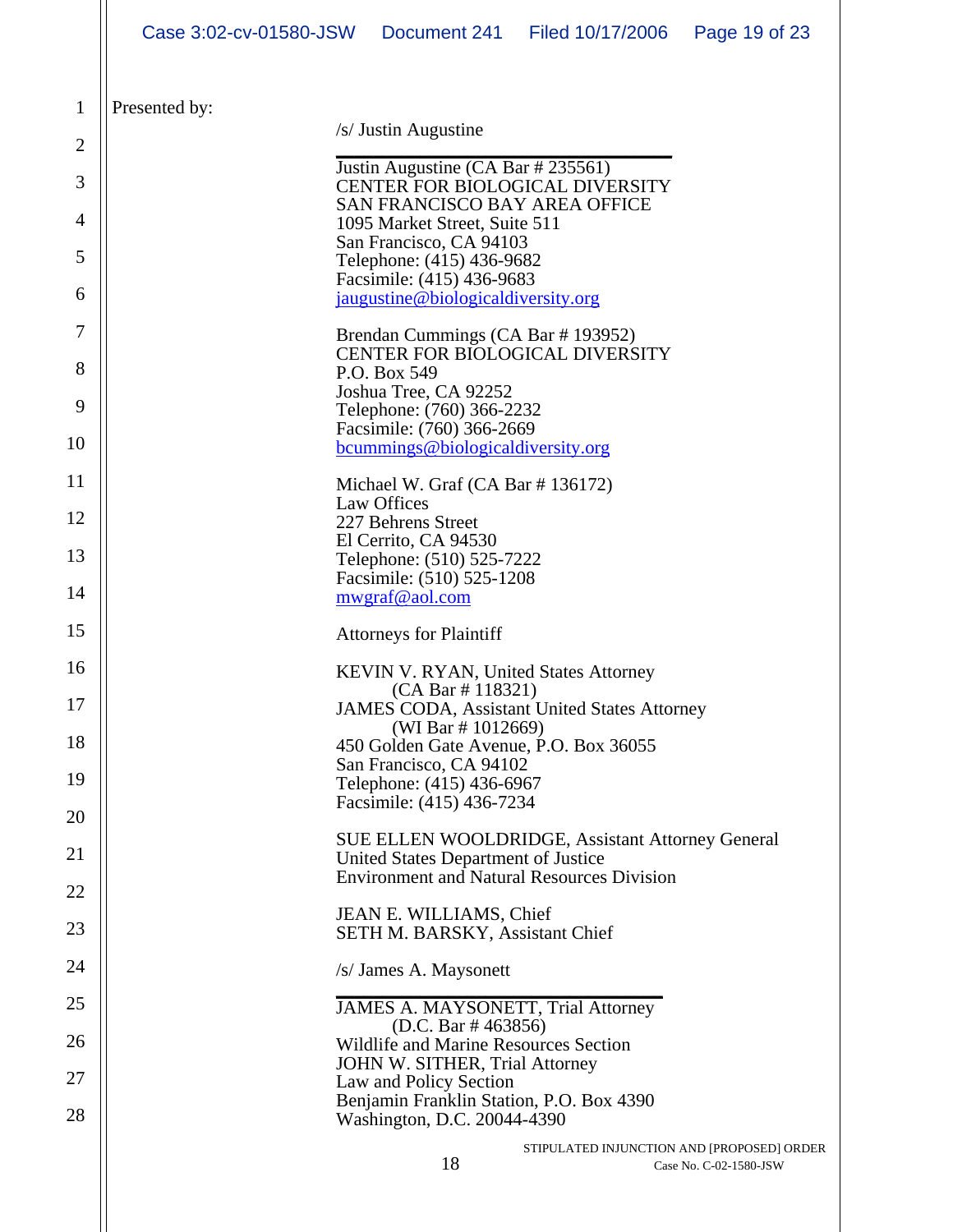|                | Case 3:02-cv-01580-JSW  Document 241  Filed 10/17/2006 |                                                                             |                                                                    | Page 20 of 23          |  |  |  |  |
|----------------|--------------------------------------------------------|-----------------------------------------------------------------------------|--------------------------------------------------------------------|------------------------|--|--|--|--|
| $\mathbf{1}$   | Telephone: (202) 514-5484<br>Facsimile: (202) 514-4231 |                                                                             |                                                                    |                        |  |  |  |  |
| $\mathfrak{2}$ | <b>Attorneys for Federal Defendants</b>                |                                                                             |                                                                    |                        |  |  |  |  |
| 3              |                                                        | <b>LATHAM &amp; WATKINS LLP</b>                                             |                                                                    |                        |  |  |  |  |
| 4              |                                                        | $\sqrt{s}$                                                                  |                                                                    |                        |  |  |  |  |
| 5              |                                                        | Louis Leonard III (Ca. Bar No. 226097)                                      |                                                                    |                        |  |  |  |  |
| 6              |                                                        | 505 Montgomery Street, Suite 1900<br>San Francisco, California 94111-2562   |                                                                    |                        |  |  |  |  |
| 7              |                                                        | Telephone: (415) 391-0600<br>Facsimile: (415) 395-8095                      |                                                                    |                        |  |  |  |  |
| 8              |                                                        | Kenneth W. Weinstein (Bar No. 194548)                                       | Janice M. Schneider (D.C. Bar No. 472037)                          |                        |  |  |  |  |
| 9              |                                                        | Amy L. Stein (D.C. Bar No. 473625)<br>555 Eleventh Street, N.W., Suite 1000 |                                                                    |                        |  |  |  |  |
| 10             |                                                        | Washington, D.C. 20004-1304<br>Telephone: (202) 637-2200                    |                                                                    |                        |  |  |  |  |
| 11             |                                                        | Facsimile: (202) 637-2201                                                   |                                                                    |                        |  |  |  |  |
| 12             |                                                        |                                                                             | Attorneys for Intervenor Syngenta Crop Protection, Inc.            |                        |  |  |  |  |
| 13             |                                                        | /s/ J. Michael Klise                                                        |                                                                    |                        |  |  |  |  |
| 14             |                                                        | J. Michael Klise (pro hac vice)                                             |                                                                    |                        |  |  |  |  |
| 15             |                                                        | <b>CROWELL &amp; MORING LLP</b>                                             | Steven P. Quarles (D.C. Bar No. 351668)                            |                        |  |  |  |  |
| 16             |                                                        | 1001 Pennsylvania Avenue, N.W.<br>Washington, D.C. 20004-2595               |                                                                    |                        |  |  |  |  |
| 17             |                                                        | $(202)$ 624-2500<br>Fax: (202) 628-5116                                     |                                                                    |                        |  |  |  |  |
| 18             |                                                        | jmklise@crowell.com                                                         |                                                                    |                        |  |  |  |  |
| 19             |                                                        |                                                                             | Attorneys for Intervenors Western Plant Health Association, et al. |                        |  |  |  |  |
| 20             |                                                        |                                                                             |                                                                    |                        |  |  |  |  |
| 21             |                                                        |                                                                             |                                                                    |                        |  |  |  |  |
| 22             |                                                        |                                                                             |                                                                    |                        |  |  |  |  |
| 23             |                                                        |                                                                             |                                                                    |                        |  |  |  |  |
| 24             |                                                        |                                                                             |                                                                    |                        |  |  |  |  |
| 25             |                                                        |                                                                             |                                                                    |                        |  |  |  |  |
| 26             |                                                        |                                                                             |                                                                    |                        |  |  |  |  |
| 27             |                                                        |                                                                             |                                                                    |                        |  |  |  |  |
| 28             |                                                        |                                                                             |                                                                    |                        |  |  |  |  |
|                |                                                        | 19                                                                          | STIPULATED INJUNCTION AND [PROPOSED] ORDER                         | Case No. C-02-1580-JSW |  |  |  |  |
|                |                                                        |                                                                             |                                                                    |                        |  |  |  |  |
|                |                                                        |                                                                             |                                                                    |                        |  |  |  |  |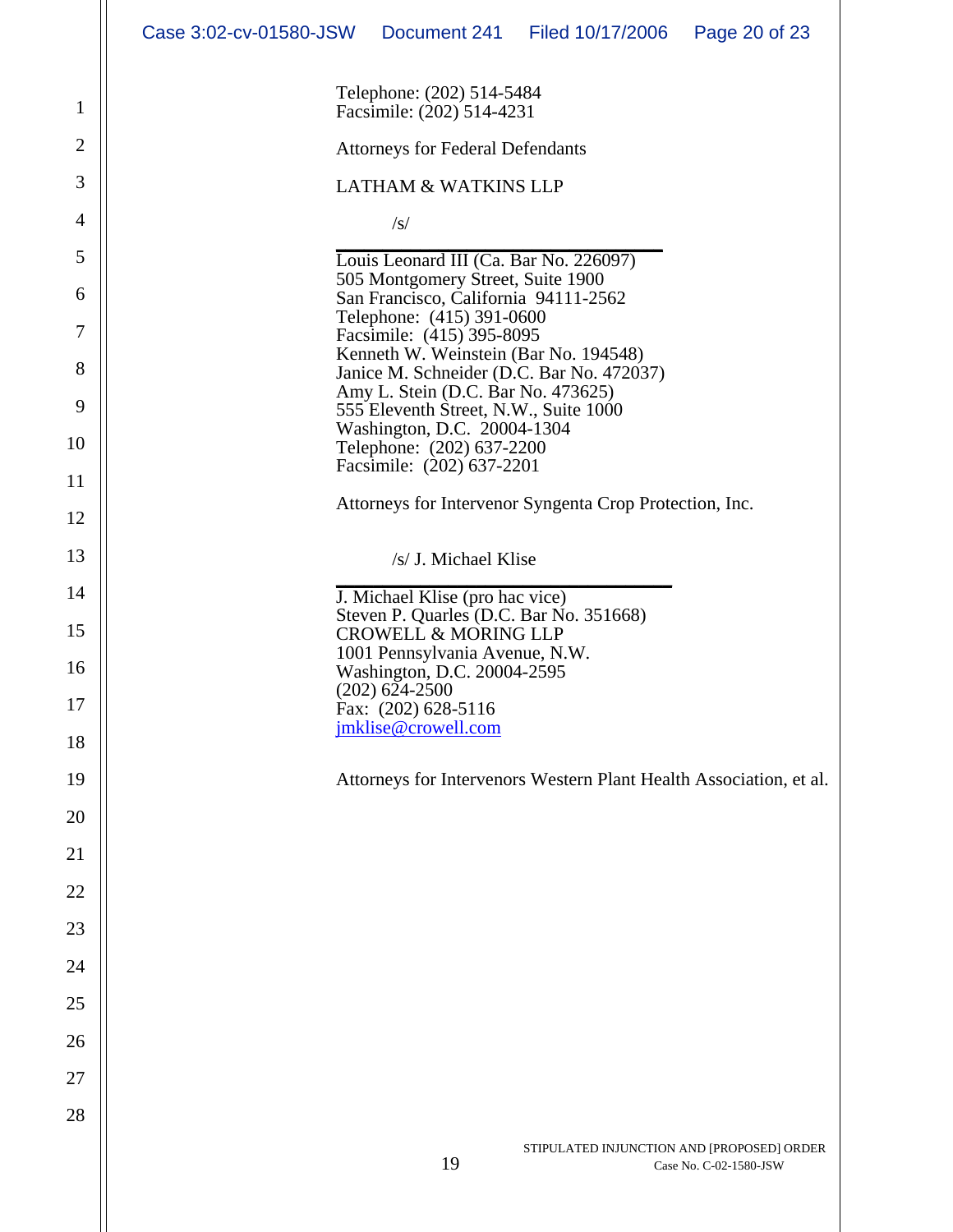# **Exhibit 1**

# **Aquatic Breeding, Non-breeding Aquatic, and Upland Critical Habitat for the California Red-legged Frog, as Described by the U.S. Fish and Wildlife Service, 71 Fed.Reg. 19244, 19261-62 (April 13, 2006)**

#### **Aquatic Breeding Habitat**

California red-legged frogs typically lay eggs between December and early April. Eggs hatch within 6 to 14 days depending on water temperatures and require approximately 20 days to develop into tadpoles. Tadpoles in turn require anywhere between 11 to 20 weeks to develop into terrestrial frogs (Storer 1925; Wright and Wright 1949; Bobzien et al. 2000). Water bodies suitable for tadpole rearing must remain watered at least until the tadpoles metamorphose into adults, typically between July and September. Adult California red-legged frogs can survive in moist upland areas after breeding habitat has dried, and can live several years to make new breeding attempts. Therefore, aquatic breeding habitat need not be available every year, but it must be available often enough and for appropriate hydroperiods to maintain a California redlegged frog population during most years.

Aquatic breeding habitat is essential for providing space, food, and cover necessary to sustain all life stages of California red-legged frogs. It consists of low-gradient fresh water bodies, including natural and manmade (e.g., stock) ponds, backwaters within streams and creeks, marshes, lagoons, and dune ponds. It does not include deep lacustrine water habitat (e.g., deep lakes and reservoirs 50 ac (20 ha) or larger in size). The aquatic habitat PCE is essential for frog breeding and for providing space, food, and cover necessary to sustain the early life history stages of larval and juvenile California red-legged frogs. To be considered essential breeding habitat, the aquatic feature must have the capability to hold water for a minimum of 20 weeks in all but the driest of years. This is the average amount of time needed for egg, larvae, and tadpole development and metamorphosis so that juveniles can become capable of surviving in upland habitats. California red-legged frogs usually have completed metamorphosis between July and

STIPULATED INJUNCTION AND [PROPOSED] ORDER 20 Case No. C-02-1580-JSW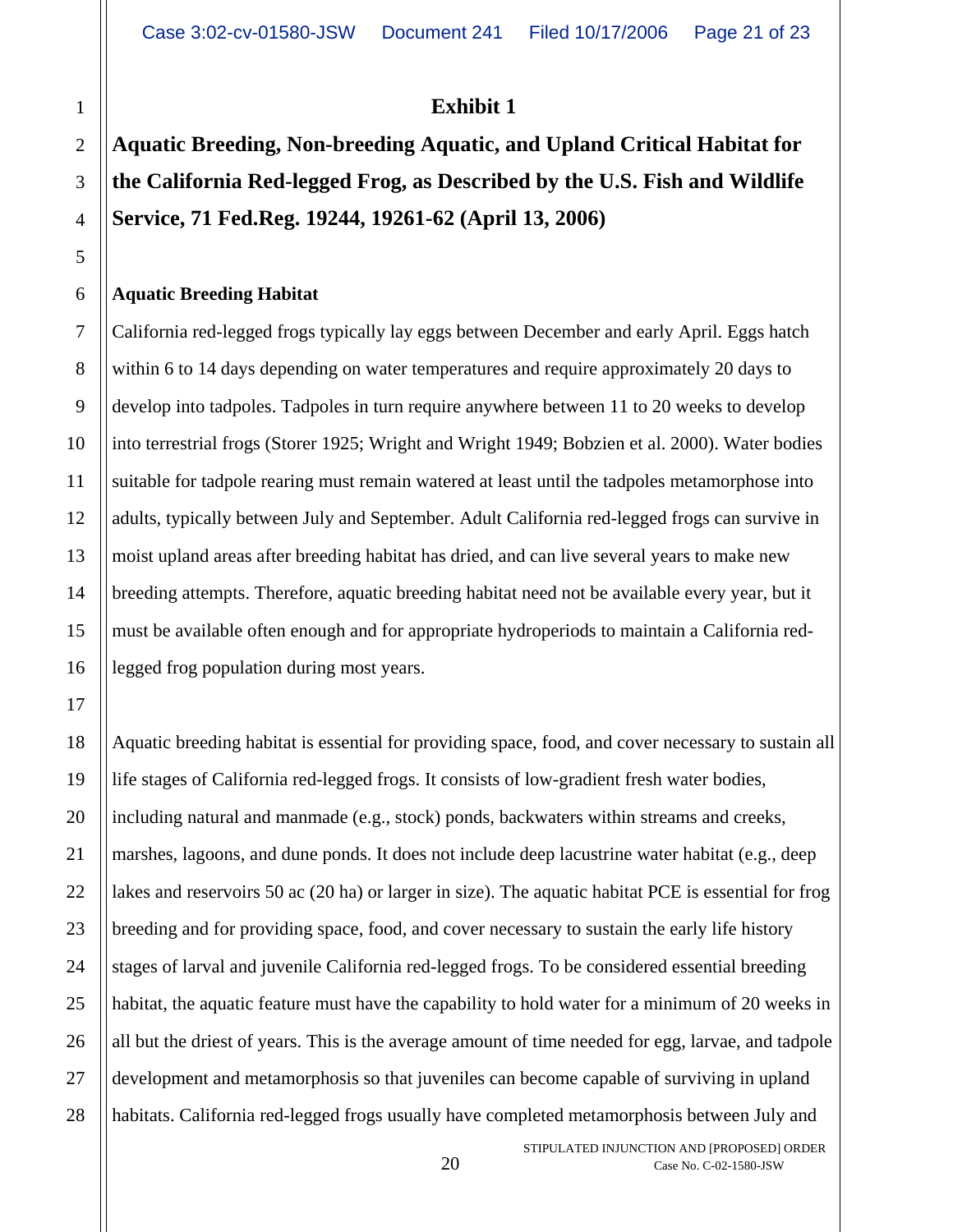September. During periods of drought or less-than-average rainfall, these sites may not hold water long enough for individuals to complete metamorphosis. However, these sites would still contain essential features because they constitute breeding habitat in years of average rainfall. Without aquatic breeding habitats, the California red-legged frog would not survive, reproduce, develop juveniles, and grow into adult California red-legged frogs that can complete their life cycles.

**Non-Breeding Aquatic Habitat** The aquatic non-breeding habitat is essential for providing the space, food, and cover necessary to sustain California red-legged frogs. Nonbreeding aquatic habitat consists of those aquatic elements identified above, and also includes, but is not limited to, other wetland habitats such as intermittent creeks, seeps, and springs. California red-legged frogs can use large cracks in the bottom of dried ponds as refugia to maintain moisture and avoid heat and solar exposure (Alvarez 2004). Without these non-breeding aquatic features, California red-legged frogs would not be able to survive drought periods, or be able to disperse to other breeding habitat.

## **Upland Habitat**

Upland and riparian habitats associated with essential aquatic habitat are essential to maintain California redlegged frog populations. The associated upland and riparian habitats provide food and shelter sites for California redlegged frogs and assist in maintaining the integrity of aquatic sites by protecting them from disturbance and supporting the normal functions of the aquatic habitat. Upland habitat associated with occupied wetland habitat often contains blackberry (*Rubus* sp.) and other upland perennial species that provide for shelter from predatory species and forage habitat (Service 2002).

Upland habitat that contains the features essential to the conservation of the subspecies consists of natural areas within 200 ft (60 m) of the edge of the riparian vegetation or dripline, or the edge of the watershed boundary, whichever is closer. This is based on the dispersal capabilities